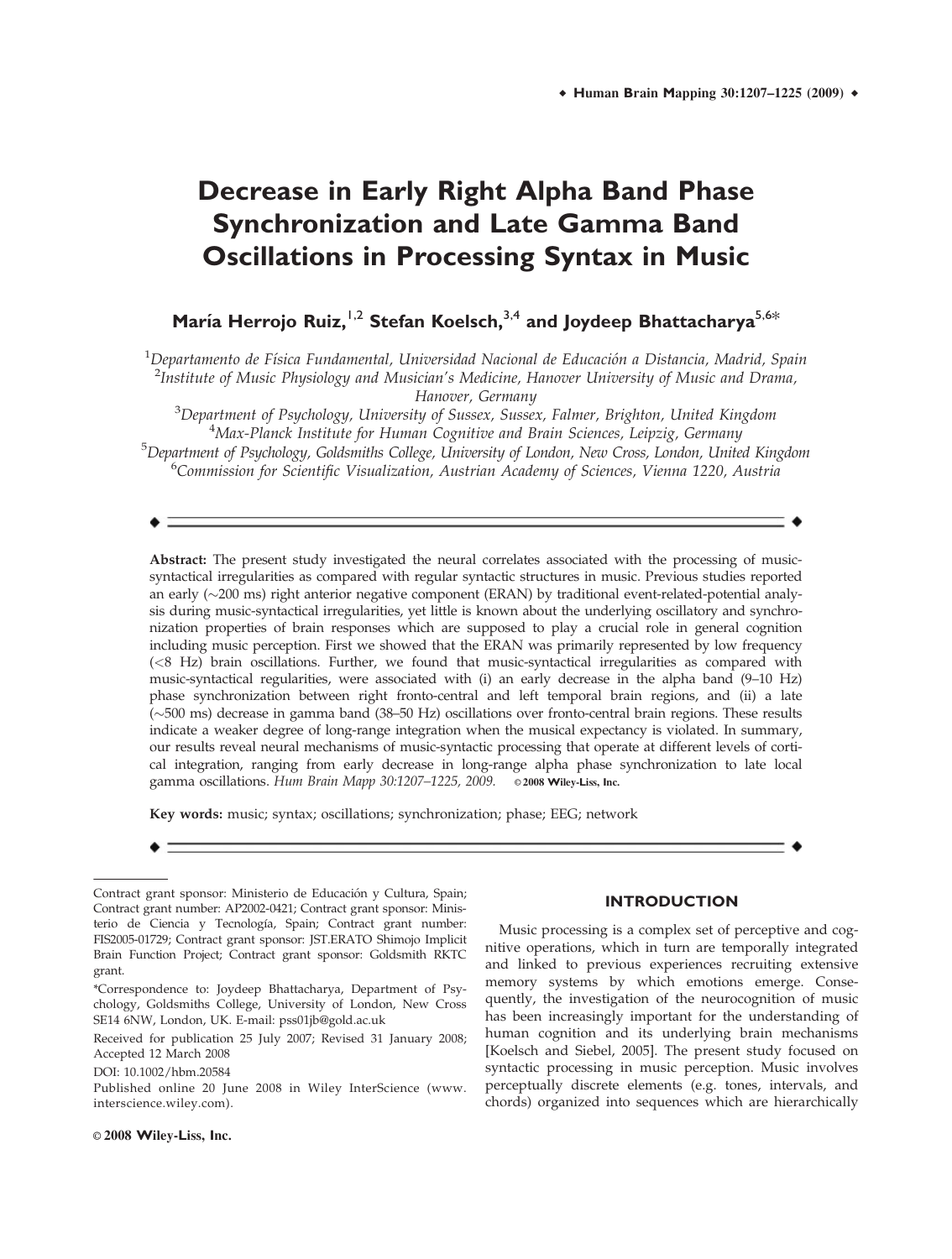structured according to syntactic regularities [Patel, 2003; Tillmann et al., 2000]. In the context of major-minor tonal music, regularities consist of the arrangement of chord functions within harmonic progressions [Krumhansl and Toiviainen, 2001; Schönberg, 1969]. The computation of structural relations between these elements, for instance between a chord function and a preceding harmonic context, is part of the analysis of musical structure. The integration of both regular and irregular events into a larger meaningful musical context is required for the emergence of meaning based on the processing of musical structure [Krumhansl, 1997; Meyer, 1956].

A multitude of studies have focused on syntax violations in the language domain [Eckstein and Friederici, 2006; Friederici et al., 1996; Friederici, 2001, 2002; Gunter et al., 1999; Hahne and Friederici, 1999; Palolahti et al., 2005], reporting a robust event-related-potential (ERP) component, the early (100–350 ms) left anterior negativity (ELAN), which is taken to reflect initial syntactic structure building. These studies have shown that the neural generators of the ELAN lie in the left inferior frontal cortex (inferior BA 44), an area which is also involved in the processing of syntactic information in music [Maess et al., 2001]. A study of speech perception reported an early negativity, which was elicited bilaterally in response to combined prosodic-syntactic violations [Eckstein and Friederici, 2006]. This result indicated that additional right hemispheric resources were recruited for the initial structure building processes [Eckstein and Friederici, 2006]. On the other hand, syntax violations in mathematical expressions (e.g. equations) were recently investigated in an ERP paradigm [Martin-Loeches et al., 2006], which reported parieto-occipital negativities instead of frontal negativities, leading to a conclusion of less overlap between the syntactic processing of language and mathematics than previously thought [Dehaene and Cohen, 1995].

Most of the electrophysiological studies on musical syntax also adopted the classical ERP paradigm [Koelsch et al., 2000; Koelsch et al., 2002a,b; Patel et al., 1998]. Using chord sequences with final chords that were either harmonic syntactically regular or irregular, it has been shown that music-syntactical violations elicit an early right anterior negative (ERAN) component; this component is maximal at 200 ms after the onset of irregular chords and is strongest over right frontal electrode regions [Koelsch et al., 2000; Koelsch et al., 2002b]. The ERAN can be elicited in absence of directed attention [Koelsch et al., 2002a] in both musicians and nonmusicians [Koelsch et al., 2000; Loui et al., 2005], indicating an inherent human ability to acquire knowledge about musical syntax through everyday listening experiences [Tillmann et al., 2000]. Using magnetoencephalogram, it was found that the mERAN (magnetic-ERAN) was generated predominantly in the inferior fronto-lateral cortex [Maess et al., 2001]. However, using fMRI, it was found that posterior temporal regions (Heschl's gyrus, superior temporal sulcus, planum temporale), in addition to the frontal areas,

were also activated during music-syntactic processing [Koelsch et al., 2002c].

Although these studies offer invaluable information about the neural correlates of music-syntactic irregularities, they suffer from two primary limitations. First, electrophysiological studies relied heavily on the averaging techniques which do not adequately represent aspects of brain activity that we expect to be relevant for music cognition, such as the information about the underlying oscillatory dynamics. These dynamics are increasingly believed to provide insights into neuronal substrates of perceptual and cognitive processes [Basar et al., 2001; Kahana, 2006; Rizzuto et al., 2003; Singer, 1999; Tallon-Baudry and Bertrand, 1999; Ward, 2003]. Second, neuroimaging studies suggest that irregularities in musical syntax are processed by multiple brain areas, yet it is not clear whether these regions operate in isolation or interact with each other. This latter information is supposed to be crucial since there is extensive evidence that any cognitive task demands not only simultaneous co-activation of various brain regions but also functional interaction between these regions [Bressler and Kelso, 2001; Bressler, 1995; Brovelli et al., 2004; Engel and Singer, 2001; Engel et al., 2001; Friston, 2001]. This dynamic interaction is considered to be best characterized by transient phase relationships between the oscillatory activities of underlying neuronal populations, termed as phase synchronization, at the frequency of interest [Lachaux et al., 1999; Tass et al., 1998; Varela et al., 2001].

Therefore, in this study we aimed to address these limitations by investigating the oscillation and synchronization content of the electrical brain responses recorded from human subjects during listening to chord sequences ending in regular or irregular chords.

# **MATERIALS AND METHODS**

#### **Stimuli**

The stimuli of our experiment consisted of two chord sequences, both with five chords and a pause (half-note). Chord sequences were composed according to the classical rules of harmony (voice leading was performed in a counterpoint-like fashion, without parallel fifths or octaves). The presentation time for each of the first four chords was 600 ms, and for the final chord was 1200 ms. The first four chords were identical for both types of sequences: tonic, subdominant, supertonic, dominant. The final of the fifth chords was either a tonic (regular) or a supertonic (irregular) chord. In major-minor tonal music, one particular example of a music-syntactic regularity is the end of a harmonic progression, which is usually characterized by a dominant-tonic progression. Thus, the final supertonic chord in our experiment represents a music-structural irregularity. Note that, psychoacoustically, supertonics do not represent physical oddballs, at least not with respect to pitch commonality or roughness. Moreover, the pitches of the supertonics correlated higher with the pitches in the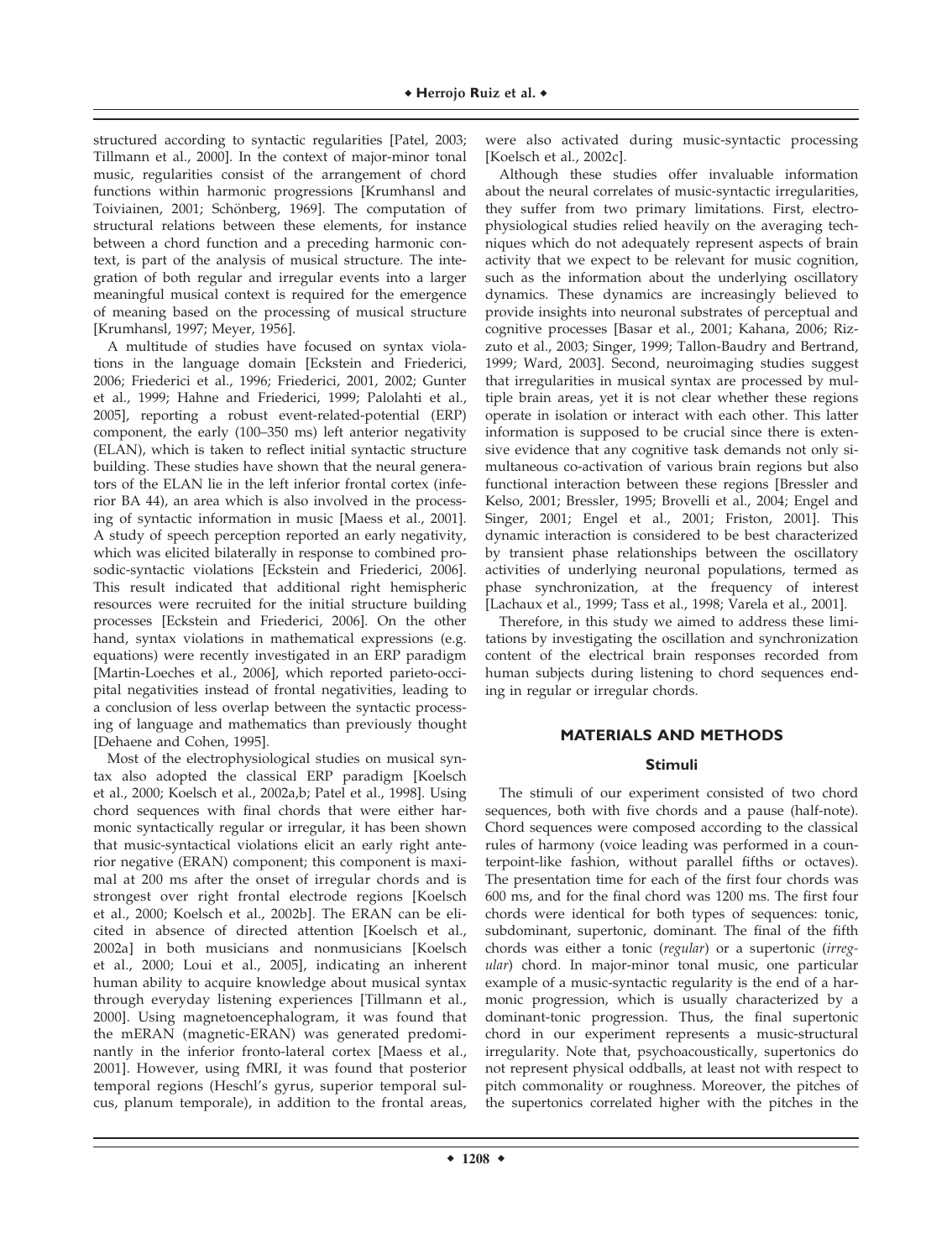

**Figure 1.**

Examples of musical stimuli. Top row: chord sequences (in **D**major), ending either on a tonic chord (regular, **A**), or on a supertonic (irregular, **B**). (**C**) In the experiment, sequences from all twelve major keys were presented in pseudo-ran-

dom order. Each sequence was presented in a tonal key that differed from the key of the preceding sequence; regular and irregular sequence endings occurred equiprobably  $(P = 0.5)$ .

preceding harmonic context than those of the tonic chords (calculated according to the echoic memory based model [Martens et al., 2005]; see also Koelsch et al. [2007] for detailed correlations of local context (pitch image of the current chord) with global context (echoic memory representation as established by previously heard chords).

We presented 1,350 sequences, half of them ending on a tonic, and the other half ending on a supertonic (see Fig. 1). That is, each sequence type  $(A/B)$  was assigned equal probability. Both sequences were presented in each of the twelve major keys and randomly in a tonal key different from the key of the preceding sequence (see Fig. 1C). Additionally, they were randomly intermixed. All chords had the same decay of loudness and were played with a piano-sound (General Midi sound No. 2) under computerized control on a synthesizer (ROLAND JV 8010; Roland Corporation, Hamamatsu, Japan). See Koelsch and Jentschke, [2008] for more details.

Another 120 chord sequences (half of them ending on a tonic, and half of them ending on a supertonic) were played with an instrumental timbre other than piano (e.g., trumpet, organ, and violin). Participants were informed a priori about these chords played by a deviant instrument and that their task was to detect them, but these deviant chords were not analyzed. This task was used to focus the participants on the timbre, in order to avoid directed attention to the musical syntax. Participants were not explicitly informed of the occurrence of music-syntactic irregularities.

# **Participants**

Twenty right-handed participants (11 females, age range 20–30 years, mean 24.5 years) participated in this study.

Eleven of them were nonmusicians, who had never attended a music lesson, and nine of them were amateur musicians, who had learned to play an instrument or sung in a choir for 2–10 years (mean 5.4 years). All participants reported normal hearing. Each experimental session lasted approximately 2 hours. During the session the participants were watching a silent movie with subtitles and performing the timbre change detection task at the same time. The inclusion of a subtitled movie served two purposes: (i) it made the daunting task of listening for 120 min to detect the deviant stimuli feasible, and (ii) it reduced the amount of directed attention to the music syntactically regular or irregular chords, thereby reducing the effect of attentional modulation of the brain responses associated with processing the syntax in music.

#### **EEG Recording and Pre-Processing**

Multivariate EEG signals were recorded from 40 electrodes placed over the scalp according to the extended 10–20 system referenced to the left mastoid. Additionally, electrooculogram was recorded to monitor blinks and eye movements. We used the EEGLAB Matlab Toolbox [Delorme and Makeig, 2004] for visualization and filtering purposes. After rejecting segments of data with artefacts like blinks, eye movements and muscle artefacts as determined by visual inspection, we applied a high-pass filter at 0.5 Hz to remove linear trends and a notch filter at 50 Hz (49– 51 Hz) to eliminate power-line noise. The filtering option in EEGLAB used the MatLab routine filter (zero-phase forward and reverse digital filtering). The sampling rate was 250 Hz. The data epochs representing single experimental trials time locked to the onset of the last chord were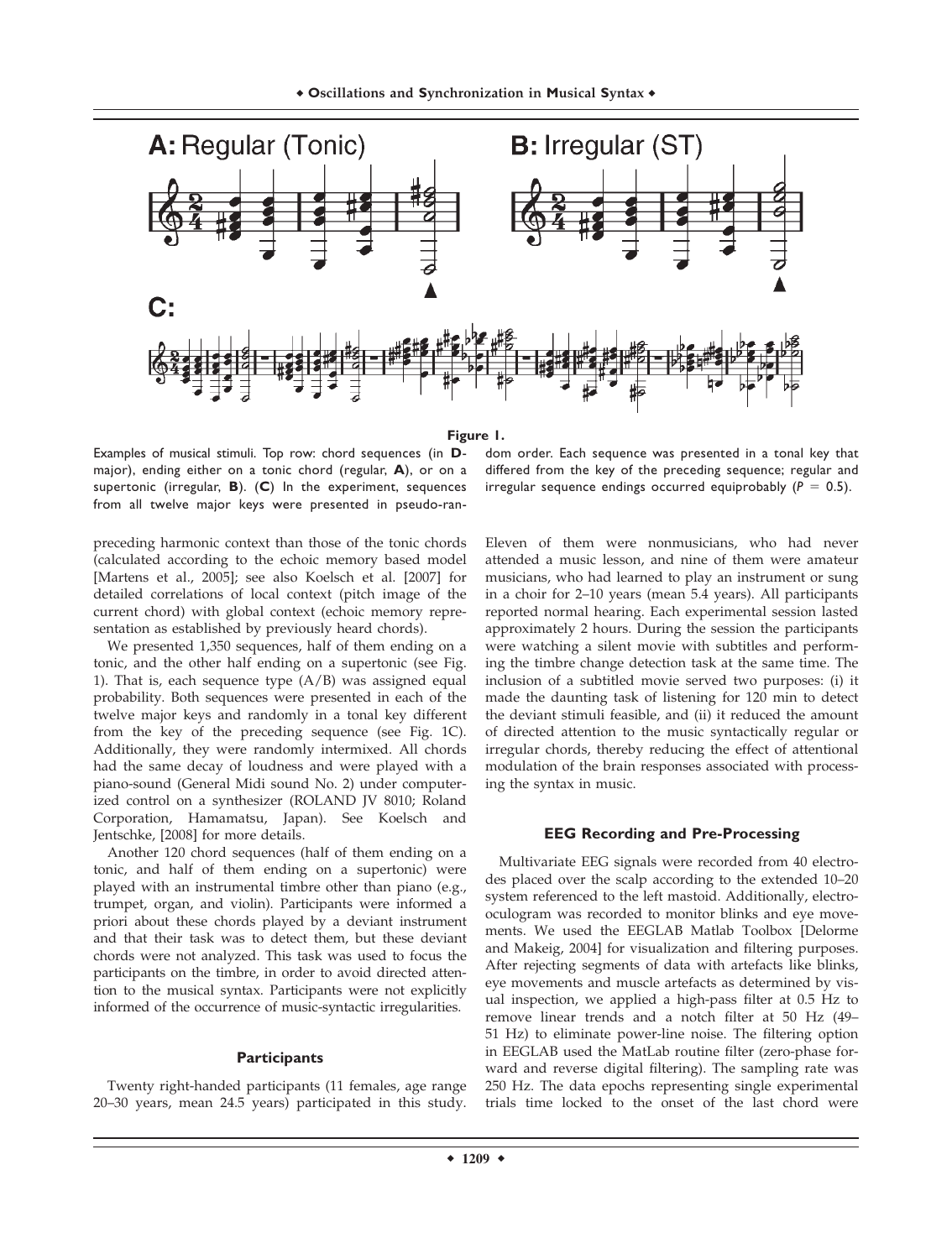extracted from  $-500$  ms to 1,000 ms, resulting in approximately  $n = 600$  epochs per condition and participant.

#### **Data Analysis**

We performed the following three types of analysis: (i) standard averaging technique to analyze ERP components, wavelet based time-frequency representations (TFR) to analyze (ii) the spectral power of the oscillatory contents and (iii) the spatiotemporal dynamics of the phase synchronization. This last analysis was done by means of bivariate synchronization and synchronization cluster analysis (SCA).

Neural phase synchrony refers to the phenomenon in which neurons coding for a common representation synchronize their oscillatory firing activity within a restricted frequency band [Trujillo et al., 2005; Varela et al., 2001]. The analysis of the spectral power of the oscillatory activity focuses on the local synchrony of neuronal populations (synchrony within neighboring cortical areas), whereas the phase synchronization analysis refers to the phase coupling between neuronal assemblies, which lie either within the same hemisphere or at different hemispheres. This large-scale integration is believed to be required for the manifestation of a complete cognitive structure [Varela et al., 2001]. Thus, the two approaches provide complementary information about the underlying neuronal processing [Le Van Quyen and Bragin, 2007].

#### Time-frequency analysis

We studied the oscillatory brain responses by means of wavelet based TFR analysis [Tallon-Baudry et al., 1997]. We chose a complex Morlet wavelet with a Gaussian shape both in time and in frequency [Mallat, 1999]:

$$
\psi(t) = \sqrt[4]{\frac{2}{\pi}} \exp(-t^2) \exp(i\eta t).
$$
 (1)

The convolution of translated  $(t')$  and rescaled  $(s)$  versions of this wavelet with a signal  $x(t)$  gives the wavelet transform for each scale and time instant,

$$
W_x(t',s) = \langle x | \psi_{t',s} \rangle = \int_{-\infty}^{\infty} x(t) \psi_{t',s}^*(t) \, dt,\tag{2}
$$

with

$$
\psi_{t',s}(t) = \frac{1}{\sqrt{s}} \psi\left(\frac{t - t'}{s}\right). \tag{3}
$$

In the time domain, the wavelet spreads around  $t = t'$ <br>(the a standard domation  $\sigma = s/2$  and in the frequency with a standard deviation  $\sigma_t = s/2$ , and in the frequency domain its centre frequency is  $f = \eta/2\pi s$  with a standard deviation  $\sigma_f = 1/2\pi s$  [Allefeld, 2004]. The value  $\eta$  defines the constant relation between the centre frequency and the bandwidth  $\eta = f/\sigma_f$ , and therefore is characteristic of the wavelet family in use;  $\eta$  determines the temporal resolution ( $\sigma_t = \eta/4\pi f$ ) and frequency-resolution ( $\sigma_f = f/\eta$ ) which is always within the limit imposed by the uncertainty principle  $\sigma_f \sigma_t = 1/4\pi$  [Mallat, 1999]. For the analysis of the fast cognitive processes, the temporal-resolution is critical to detect possible functional states occurring close in time [Schack et al., 1999; Trujillo et al., 2005]. We chose  $\eta$  = 7 ( $\eta$  > 5 is needed for the convergence of the convolution integral in numerical calculations [Grossman et al., 1989]), which provides a good compromise between high frequency resolution at low frequencies and high time resolution at high frequencies (for example,  $\sigma_t = 55$  ms and  $\sigma_f$  = 1.4 Hz at 10 Hz;  $\sigma_t$  = 11 ms and  $\sigma_f$  = 7 Hz at 50 Hz). The frequency domain was sampled from 2 to 60 Hz with a 1 Hz interval between frequencies.

To study changes in the spectral content of the oscillatory activity, we used the wavelet energy, which was computed as the squared norm of the complex wavelet transform:

$$
E_x(t,f) = \left| W_x\left(t, \frac{\eta}{2\pi f}\right) \right|^2 \tag{4}
$$

We distinguished between two types of oscillatory brain responses: (i) evoked response or response phased-locked to the stimulus onset, and (ii) induced response or response not phased-locked to the stimulus onset [Galambos, 1992]. The former response was estimated by applying the wavelet transform to the averaged ERP profile, thus keeping the phase-locked information across epochs. The joint response (evoked  $+$  induced) was obtained by applying the wavelet transform to each trial followed by averaging. Thus, the induced activity was computed by subtracting the evoked response from the joint response. Although this technique is valid to distinguish evoked from induced responses, in the case of extensive latence variability in the onset of the ERP, the phase-locked activity could be underestimated. A more detailed study of the evoked and induced responses in our paradigm should take that into account.

For both types of responses, the mean TFR energy  $\mu_{\text{base}}(f)$  of the pre-stimulus period (between -300 and  $-100$  ms) was subtracted. The wavelet energy was further normalized by the standard deviation  $\sigma_{base}(f)$  of the baseline period as follows:

$$
E_{\text{norm}}(t,f) = \frac{E_x(t,f) - \mu_{\text{base}}(f)}{\sigma_{\text{base}}(f)}
$$
(5)

Our investigation of the TFR energy emphasized high frequency oscillations (>30 Hz) due to the relevance of the fast gamma oscillations for both the binding of temporal (and spatial) information necessary to build a coherent perception [Tallon-Baudry et al., 1997] and the integration of bottom-up and top-down processes [Engel and Singer, 2001; Herrmann et al., 2004a; Pulvermuller et al., 1997; Varela et al., 2001].

A post-hoc analysis of the TFR energy in the delta and theta band was performed due to the fact that the domi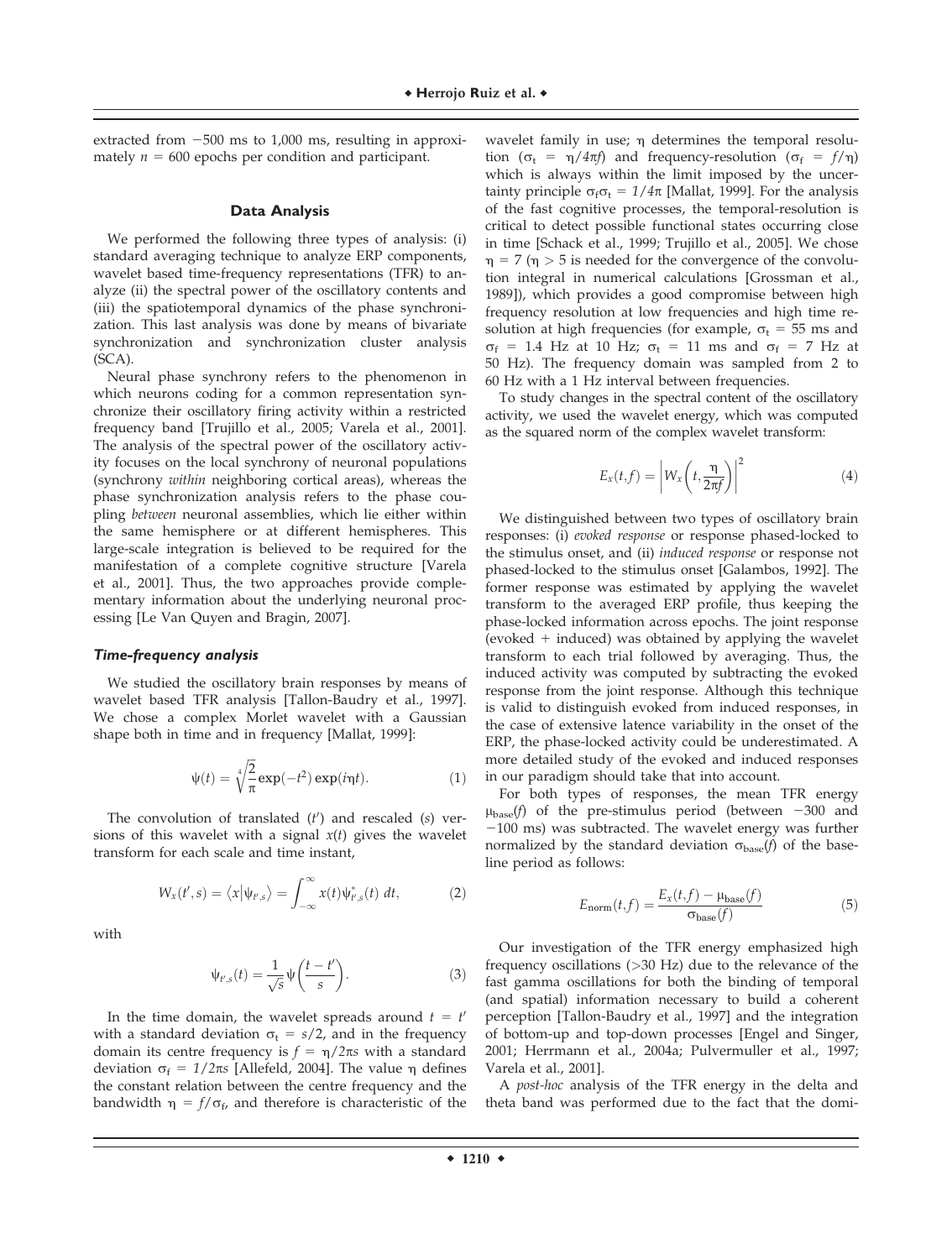nant frequencies of the EEG signal which contributed to the generation of the ERAN component were below 8 Hz. Here the non-normalized form of the wavelet energy Eq. (4) was used to compare explicitly for each condition the poststimulus with the prestimulus TFR, because of the possible influence of the prestimulus brain state on the event-related brain responses [Doppelmayr et al., 1998].

# Phase synchrony analysis

The wavelet transform Eq. (2) can be expressed explicitly in terms of frequency and time by using the relationship between the frequency f and the scale  $s = \eta/2\pi f$ , and from this complex-valued signal the corresponding frequency-specific instantaneous phase can be calculated as follows:

$$
\phi(t,f) = \arg W_x \left( t, \frac{\eta}{2\pi f} \right). \tag{6}
$$

For each trial we computed the complex phases  $\phi_{ik}(t,f)$ of the channel  $i$  at an epoch  $k$  and used them for the subsequent synchronization analysis. It has been widely reported in the literature [Hurtado et al., 2004; Lachaux et al., 1999; Pereda et al., 2005; Rodriguez et al., 1999; Tass et al., 1998] that the assessment of phase synchronization between neurophysiological signals is better understood in a statistical sense. One of the approaches taking this into account is use of the concept of directional statistics [Mardia, 1972] in bivariate phase synchronization.

The strength of the phase synchronization between two electrodes  $i$  and  $j$ , at time  $t$  and with centre frequency  $f$ , is:

$$
\overline{R}_{ij} = \left| \frac{1}{n} \sum_{k=1}^{n} \exp(i(\phi_{jk} - \phi_{ik})) \right|, \tag{7}
$$

where  $n$  is the number of epochs. This index is nearly 0 when there is no phase relationship between the considered electrode pair across the epochs, and approaches 1 for strong phase synchronization. In the context of directional statistics, this reflects whether the distribution of the relative phase between two electrodes is spread or concentrated on the unit circle, respectively.

In the case of large number of recording electrodes a measure of global synchronization strength can be computed, from the pair-wise synchronization matrix,  $\overline{R}_{ij}$ , for each time point  $t$  and centre frequency  $f$ :

$$
\overline{R} = \frac{2}{N(N-1)} \sum_{i,j>i} \overline{R}_{ij}.
$$
 (8)

But this measure conceals the spatial distribution of the synchronization, an issue of fundamental importance in cognitive neuroimaging where one has to look for possible short- or long-range phase synchronization between different cortical areas. Recently a new method was proposed that can provide information about both the global synchronization strength and the topographical details of the synchronization in event-related brain-responses: the SCA [Allefeld and Kurths, 2004], which has been applied to visual attention and language processing experiments [Allefeld, 2004; Allefeld et al., 2005].

The underlying idea is to model the array of electrodes as individual oscillators that take part in different strength  $c_i$  in a single synchronized cluster C. This individual cluster characterizes, in each epoch  $k$ , the dynamics of the array as a whole through the cluster phase  $\Phi_{k}$ , which is the result of a circular weighted mean of the oscillator phases,

$$
\Phi_k = \arg \sum_j c_j \exp(i\phi_{jk}),\tag{9}
$$

where the participation indices  $c_i$  are calculated as a (monotonously increasing) function  $f(\overline{R}_{iC})$  of the phase locking between each individual oscillator and the cluster,

$$
\overline{R}_{iC} = \left| \frac{1}{n} \sum_{k} \exp(i(\phi_{ik} - \Phi_{k})) \right|.
$$
 (10)

The basic premises that are relevant to this approach are that the dynamics of the phase differences can be decoupled by introducing a mean field, i.e. that the assumption of a single synchronized cluster holds, and that its stochastic part is independent for each of them. Taking this into account, the population values  $\rho_{ij}$  of the empirical estimate of bivariate synchronization  $\overline{R}_{ij}$  can be factorized as  $\rho_{iC}$   $\rho_{iC}$  and a self-consistent solution of this set of equations can be found. The SCA algorithm provides a maximum likelihood estimation of the  $\rho_{iC}$ , representing the phase synchronization index between the oscillator *i* and the cluster,  $\overline{R}_{iC}$ .

By computing the index  $\overline{R}_{iC}$ , we could detect subpopulations of electrodes that adjust differently to the global rhythm and obtain a topographical picture of the synchronization and its temporal dynamics. As a measure of the global synchronization strength we used the cluster mean,

$$
\overline{R}_C = \frac{1}{N} \sum_i \overline{R}_{iC}.
$$
\n(11)

It is important to mention that the SCA assumes phase differences distributed around zero, whereas the bivariate synchronization analysis can detect a more general case of phase differences bounded by a constant value different from zero. Consequently, the index  $\overline{R}_{iC}$  would not detect a delay in the phase synchronization between electrodes and cluster. However, a combined use of the SCA and the bivariate synchronization analysis could clarify this issue. If both approaches deliver converging results, we could assume that the distribution of phase differences is around zero, but if the data of the bivariate synchronization analysis show different results, they could be due to a constant (non-zero) phase different between electrodes.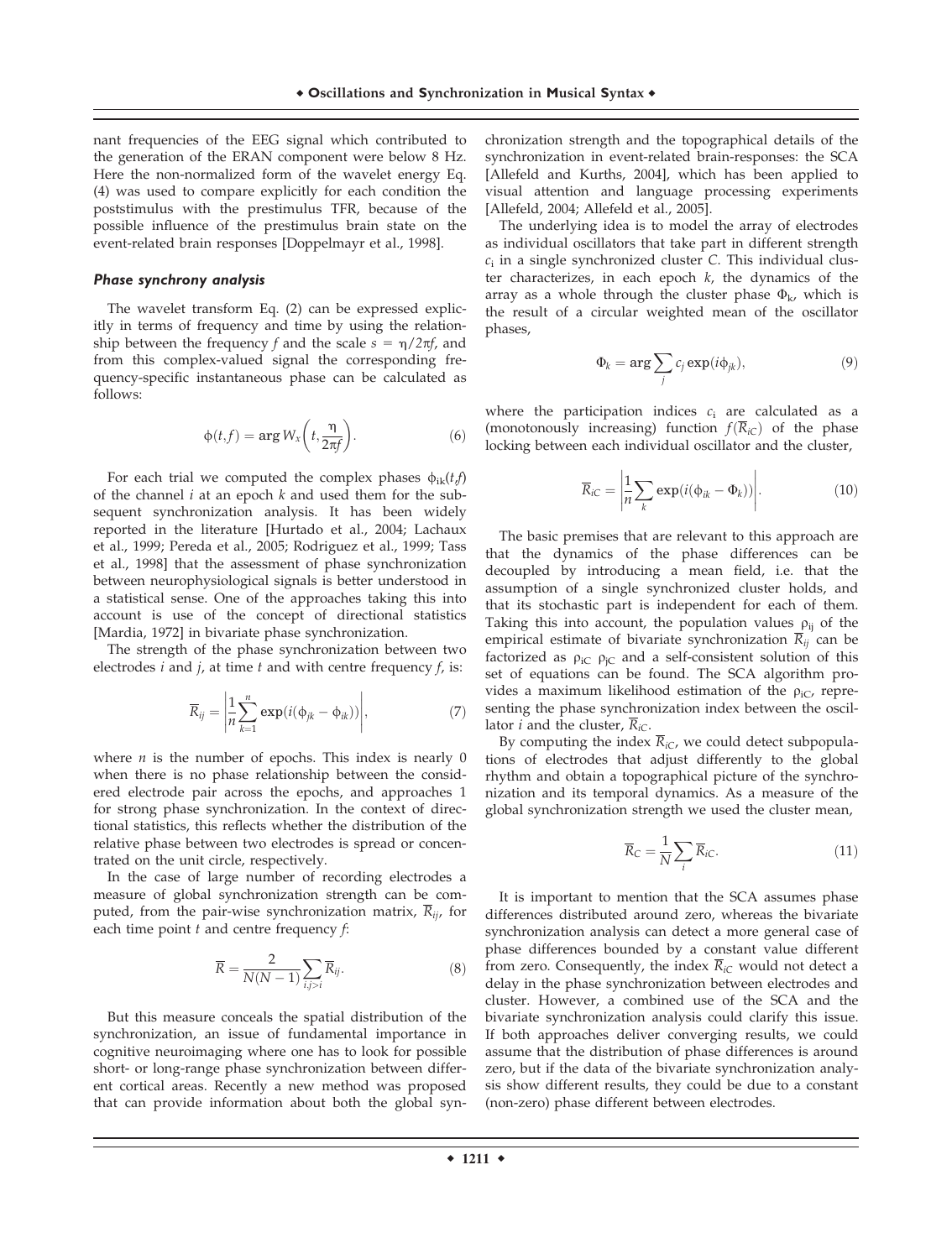With the SCA we explored low (< 15 Hz) and high (15– 50 Hz) frequency bands, but the SCA delivered weak effects in the beta (15–30 Hz) and gamma (30–50 Hz) bands which, consequently, were left out from this study.

In a number of studies synchronization in EEG signals has been investigated using classical magnitude-squared coherence function [Schack et al., 1999; Srinivasan et al., 1998; von Stein and Sarnthein, 2000; von Stein et al., 2000], which is equivalent to a correlation coefficient in the frequency domain, as a linear measure of bivariate synchronization. Magnitude-squared-coherence mixes both phase and amplitude correlation [Womelsdorf et al., 2007], and there exists no clear-cut way to extract the phase synchronization information from the coherence function [Lachaux et al., 1999]. Further, Tass et al. [1998] pointed out that synchronization of two oscillators is not equivalent to the linear correlation of two signals that is measured by coherence. For instance, if the oscillators are chaotic and their amplitudes are varying without any temporal correlation yet their phases are coupled, coherence would be very low and it would not be possible to detect synchronization of their phases. Since phase synchronization requires an adjustment of phases but not of amplitudes, it is a more general approach to address the study of synchronization between EEG signals.

#### **Reference Analysis**

The use of a common reference for coherence and phase synchronization analysis has been criticized in recent years based on the argument that the common reference introduces spurious correlations uniformly distributed over the scalp [Fein et al., 1988; Guevara et al., 2005; Nunez et al., 1997; Schiff, 2005]. Instead, the use of surface Laplacians has been encouraged because they are essentially reference-free and additionally reduce the volume conduction effect [Nunez, 1995; Pernier et al., 1988; Perrin et al., 1987, 1989; Schiff, 2005]. Nevertheless, Nunez et al. [1997, 1999] demonstrated that although surface Laplacian methods remove most of the distortions caused by the common reference electrode and volume conduction, common reference methods, like average reference and digitally linked mastoids, produce reasonably reliable results for longrange coherence. Moreover, the surface Laplacian acts as a spatial band-pass filter of scalp potential, thus emphasizing the locally synchronized sources and deemphasizing the long-range synchronized sources. Furthermore, it is less accurate near the edges of the electrode array due to a lack of neighboring electrodes [Nunez et al., 1997; Srinivasan et al., 1998]. However, it provides a more precise representation of the underlying source synchronization, as it is a rather good estimate of the local dura potential. Therefore, this reference scheme is preferred when studying the topography of the synchronization. In any study of (phase) synchronization, all of these issues should be taken into consideration in order to avoid the systematic rejection of any particular scheme of reference: both common reference

and surface Laplacian supply useful information, but that has to be interpreted within the limitations of each approach. An interesting new approach to the problem of volume conduction and active reference is the use of the phase lag index, a novel measure of phase synchronization, which has been recently shown to be less affected by the influences of common sources and active reference electrodes [Stam et al., 2007].

In this study, we used both average reference (as common reference) and Laplacian methods. Both recommend high density EEG ( $\geq$ 48 electrodes) to perform optimally. We had 40 EEG electrodes, montage which is not ideal but still useful. We chose the spherical spline Laplacian [Perrin et al., 1989], assigning idealized positions on the unit sphere to the electrodes. We selected spline of order  $m = 4$ after Perrin et al. [1989].

# **Statistics**

Statistical analysis for the ERP components and the TFR based oscillation and phase synchronization indices was performed with the use of a non-parametric pair-wise permutation test [Good, 1994]. It was necessary to use a nonparametric test because the distributions cannot be assumed to be Gaussian. Also, the permutation test provides exact significance levels even for small sample sizes and small differences between conditions. For all indices, with the exception of the delta and the theta band TFR energy, the test statistic was the difference between the two sample means: irregular (supertonic) chords minus regular (tonic) chords. In the case of the delta and theta spectral power we first analyzed each condition separately. This analysis was done by comparing statistically the maximum peak of the non-normalized TFR energy Eq. (4) within a time window from 0 to 300 ms poststimulus with the mean value of the TFR energy averaged between 300 and 100 ms prior to the stimulus onset. Next we compared the difference between conditions, using as test statistic the difference between the two sample means (normalized expression, Eq. (5)).

Additionally, we tested whether the induced gamma spectral power for each separated condition was significantly different of the pre-stimulus levels. In this case, the test statistic was the difference between the sample mean after stimulation and the mean pre-stimulus value.

In all cases, the permutation tests were computed by taking the first and second half of 5,000 random permutations of the joint sample and calculating replications of the test statistics. The p-values were then obtained as the frequencies that the replications had larger absolute values than the experimental difference. When multiple permutation tests are performed, the Bonferroni correction of the pvalues gives usually exceedingly conservative results when applied to EEG signals, due to the violation of the assumption of independent tests. Consequently, we complemented the permutation test with a step-down approach [Good, 2005; Troendle, 1995]. This step-down method explicitly takes into account the correlations between the tests and,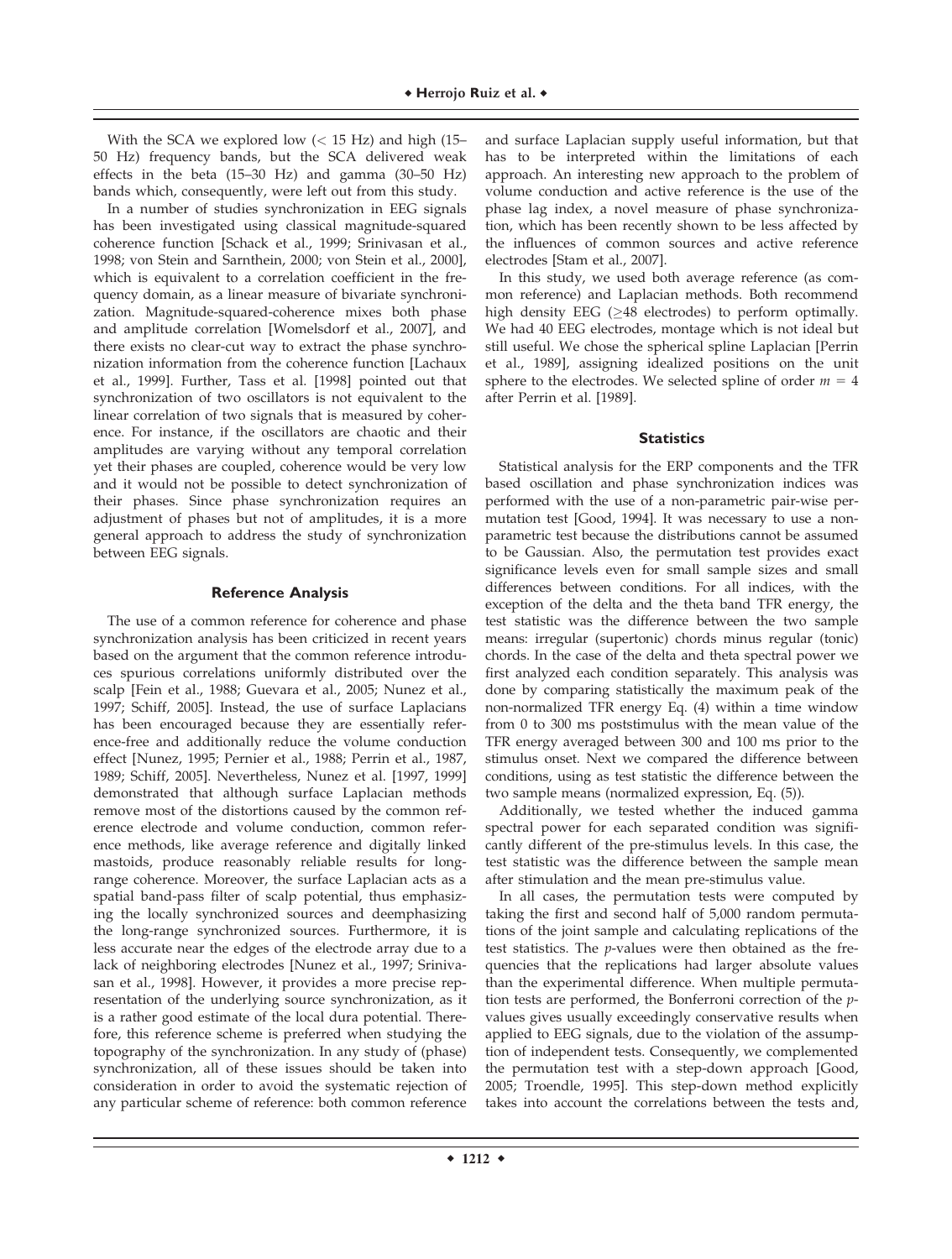as a consequence, the final  $p$ -values do not need to be corrected further. Therefore, when several tests were computed via this stepwise algorithm the threshold values used were the standard 0.05 and 0.01 significance levels.

To study the spatiotemporal progression of ERP components, electrodes were grouped into six regions of interest (ROIs): LA (left anterior: FP1, F9, AF7, F7, F3), LC (left central: FT7, FC3, T7, C3, TP7, CP5, CP3), LP (Left posterior: P7, P3, P9, PO7, O1), RA (right anterior: FP2, AF8, F10, F4, F8), RC (right central: FC4, FT8, C4, T8, CP4, CP6, TP8), RP (right posterior: P4, P8, PO8, P10, O2). These same six ROIs were used in the analysis of the spectral power distributions of evoked and total theta oscillatory activities.

To search for significant differences between conditions, and between each condition separately and the pre-stimulus level, in terms of the gamma band spectral power, we evaluated a permutation test for each of the 20 frequencies in the range of 30–50 Hz. To study the topographical differences in the phase synchronization indices obtained after computing the surface Laplacian, electrodes were grouped into eight ROIs. Some of the groups of electrodes were the same as those used in the ERP analysis (LA, LP, RA, RP), but the electrodes of central regions were separated into central ROIs and temporal ROIs: RC (Right central: FC4, C4, CP4, CP6), RT (Right temporal: FT8, T8, TP8), LC (left central: FC3, C3, CP5, CP3) and LT (Left temporal: FT7, T7, TP7).

#### **RESULTS**

#### **ERP Analysis**

ERPs were derived by averaging the raw trials for each subject and condition after re-referencing to the mean potential of the mastoids and performing a baseline correction between 500 and 0 ms prior to the onset of the final chord. The grand-averaged ERP waveforms for the regular tonic and irregular supertonic chords show that the irregular chords elicited a clear ERAN compared with the regular chords (see Fig. 2). The ERAN component peaked around 200 ms and was widely distributed over the scalp with slightly higher amplitudes at right anterior electrodes than at their left counterparts. Figure 3A depicts the 6 ROIs, whereas in Figure 3B the statistically significant ( $P <$ 0.01) differences between the two chord types for the 6 ROIs are plotted. This representation offers a picture of the spatiotemporal progression of the ERAN, indicating clusters of scalp areas showing significant differences in the waveforms. The earliest effect was found at right anterior electrode regions, mainly at the right fronto-central region with a temporal spread of 160–220 ms. This effect then manifested in central and posterior electrode regions bilaterally.

Since the ERAN component almost disappeared when the ERPs were recomputed after filtering the raw signal with 8 Hz low-pass (figure not shown), we concluded that



#### **Figure 2.**

ERP analysis. Grand average of the ERPs obtained for the following: processing of regular chords (represented by black lines), processing of irregular chords (blue), and the difference profiles (blue-black, red). The response to the irregular chords is less positive than the response to the regular chords, leading to a negative component known as the ERAN.

this component was mainly constituted of brain oscillations with frequencies lower than 8 Hz.

#### **Spectral Power Analysis**

#### Theta band responses

Since the ERAN disappeared with 8 Hz low-pass filtering, we further tested whether this ERP component was manifested as a decrease in the evoked or total (evoked  $+$ induced) slow oscillations. Around the latency of the ERAN, we investigated whether the changes in the evoked and total spectral power distributions relative to prestimulus levels were more specifically localized in the delta (< 4 Hz) or in the theta (4–7 Hz) frequency bands. For this purpose we used the average reference scheme. The time courses of the total and evoked TFR energy for the delta and theta bands are presented in Figure 4 at the right electrodes F4 and FT8. A poststimulus increase in these measurements can be observed for both regular and irregular chords (Fig. 4A–H), with higher increases for the regular condition.

Curves in Figure 4A–H exhibit local maxima in the spectral power relative to baseline levels in all cases considered, with more dramatic changes in the regular condition. These results indicate that the processing of regular chords elicits increases in phase-locked but also non-phase locked oscillatory activity in delta and theta frequency bands, increases which are weaker when processing irregular chords.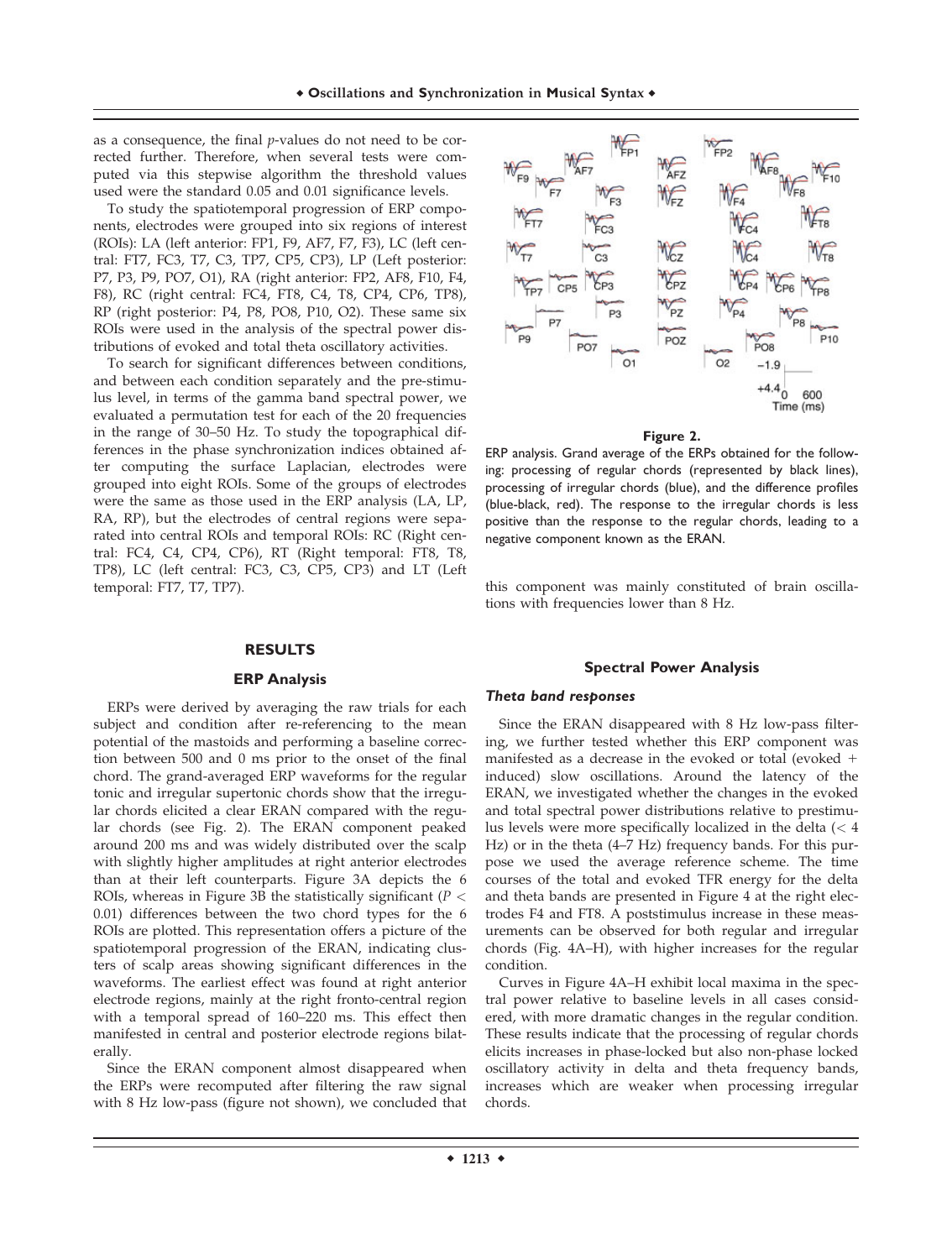



**Figure 3.** (**A**) Head positions of the electrodes and 6 ROIs used for the

ERP and spectral power analysis. (**B**) Latency periods of statistically significant  $(P < 0.01)$  differences between the grand averages of the ERPs of the irregular and the regular conditions, calculated with respect to a pair-wise non-parametric permutation test (over

The difference (irregular minus regular) curves confirm the lower spectral power for irregular chords relative to regular chords, difference which is more pronounced in the total spectral power (Fig. 4I–L, dotted curves).

For statistical analyses, total and evoked theta and delta activities, for each condition separately, were first averaged across the electrodes of the 6 ROIs (see Statistics in Materials & Methods). Next, the maximum values between 100 and 300 ms poststimulus of the indices were compared for each condition separately (via permutation test) with the mean baseline level between 300 and 100 ms prior to the stimulus onset at each ROI (Fig. A–H). Finally, we tested for differences between conditions for the evoked and total theta and delta activities at each ROI, by comparing in the time window 100–300 ms the normalized spectral power Eq. (5) of irregular and regular chords.

The permutation test did not reveal significant ( $P >$ 0.05) changes at any of the ROIs in response to stimulation in the total spectral power elicited by the regular or irregular chords. However, significant  $(P < 0.01)$ increases in the delta and theta evoked spectral power were found. More specifically, the theta evoked spectral power differed from baseline levels in all 6 ROIs for processing both regular and irregular chords. The mean latency across ROIs of this effect was 203 ms, for the regular chords, and 189 ms, for the irregular chords. Similar increases relative to baseline levels in the delta evoked spectral power were found to be significant ( $P < 0.01$ ) at anterior and central electrode regions, bilaterally, with a mean latency across ROIs of 237 ms for music-syntactically regular chords and 260 ms for music-syntactically irregular chords. Interestingly, the peaks in the delta evoked spectral power were delayed relative to the peaks in the theta evoked spectral power.

subjects). The *p*-values are presented for different areas of electrodes: LA (left anterior), LC (left central), LP (left posterior), RA (right anterior), RC (right central) and RP (right posterior). The most pronounced significance values were obtained in RA and RC electrodes, followed by the RP electrodes.

The difference (supertonic minus tonic) total spectral power was not significant ( $P > 0.05$ ) in the theta frequency range, but in the delta band ( $P < 0.01$ ) at RA and RC electrode regions with a latency period of 100–150 ms. Significant differences in the spectral power of phase-locked theta activity were obtained between 100 ms and 160 ms at left- and right-anterior ( $P < 0.05$ ) brain areas.

As indicated in this section, the poststimulus changes were due to a smaller spectral power for irregular relative to regular chords.

# Gamma band responses

The TFR analysis was extended to investigate the spectral power distribution of evoked and induced oscillatory activities in the high frequency range (30–50 Hz). The early processing of irregular and regular chords elicited similar bursts of gamma oscillations (50–100 ms, 30–37 Hz, figure not shown) but no statistically significant differences between the two conditions were found. The difference TFR, irregular-regular, is plotted in Figure 5 for both common reference (A) and Laplacian algorithm (B). Only one significant zone of reduced spectral power was found, which was similar for both reference schemes: a decrease between 40 and 50 Hz in the time span of 510–560 ms for the common reference, and a broader decrease between 38 and 50 Hz and with a latent period of 500–550 ms for the Laplacian scheme. This decrease was due to both an increase (from the baseline) in the induced gamma spectral power during regular chord processing and a decrease (from the corresponding baseline) in the induced gamma spectral power during irregular chord processing (see Fig. 6). Only the increase relative to pre-stimulus levels in the regular condition was significant ( $P < 0.01$ ), indicating that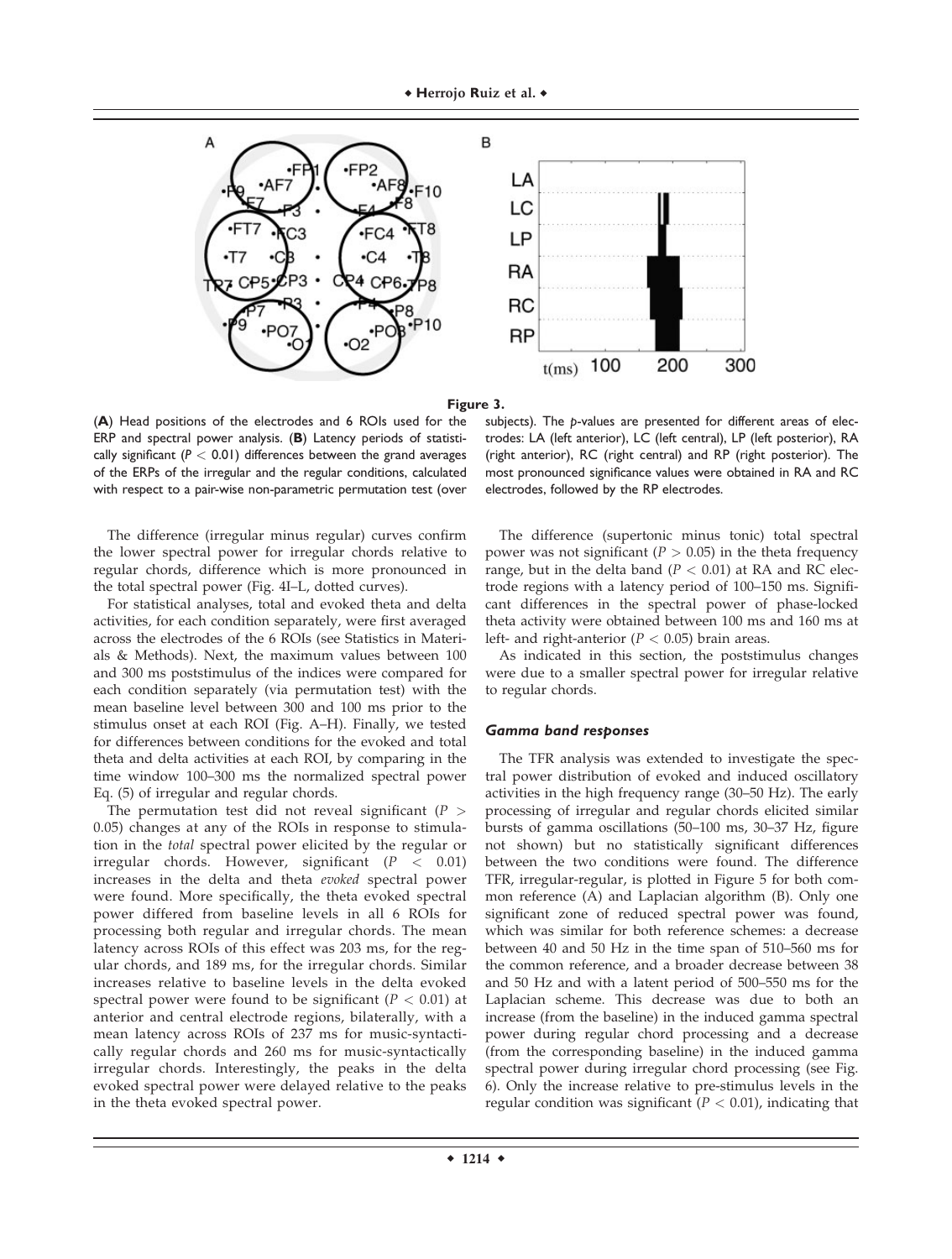

**Figure 4.**

Time course of the spectral power distribution of total and evoked delta and theta oscillatory activity (non-normalized expression, Eq. (4) at the right-hemisphere electrodes F4 and FT8 with average reference scheme. (**A–D**) Total oscillatory activity in the delta band (A,B) and theta band (C,D) for the irregular (dashed lines) and regular (solid lines) conditions showing clear larger values for the regular condition. (**E**–**H**) Same for the evoked oscillatory activity. Significant differences (*P* < 0.01) between the maximum poststimulus peak and mean baseline level are indicated at

the average latency for regular chords (vertical solid lines) and irregular chords (vertical dashed lines). (**I**–**L**) Difference (irregular minus regular) total (dotted lines) and evoked (solid lines) oscillatory activity indicated in standard deviations from the 100–300 prestimulus baseline Eq. (5). Irregular chords exhibit less spectral power as compared with regular chords, both in the phase-locked and in the total oscillations. The vertical lines represent regions of significance  $(P < 0.05)$  for the comparison conditions in the delta band phase-locked and total spectral power.

for the processing of irregular chords late changes in induced oscillatory activity were absent.

The topography of the decrease in the spectral power of the induced oscillatory activity averaged over the frequency range 38–50 Hz and the time window 500–550 ms is illustrated in Figure 5C. In this plot the TFR energy

obtained after applying the surface Laplacian was averaged across trials and the difference (irregular minus regular chord) was presented. Peaks of reduced spectral power emerged at the frontal electrodes FZ, AF8, F8, and F9 as well as at the centro-parietal CPz, temporo-parietal electrode TP8 and parietal electrodes P8 and P9.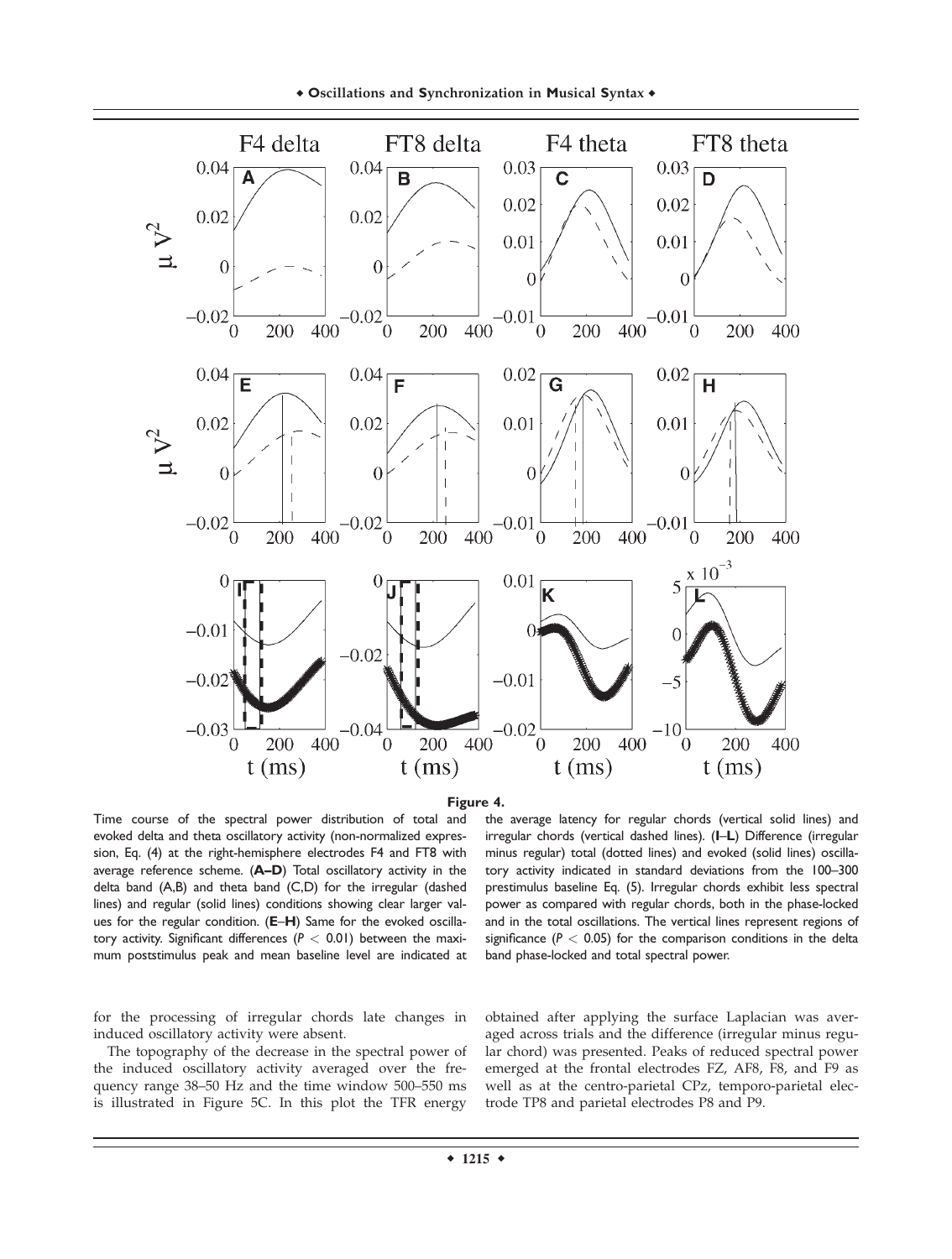#### **Phase Synchrony Analysis**

#### Synchronization cluster analysis

After re-referencing the data using common reference, for each frequency <15 Hz and time instant, the cluster mean was computed as an index of spatial global synchronization strength as indicated by the SCA approach (see Materials and Methods for details). The difference values are shown in Figure 7A. The main effect is that irregular chords, as compared with regular chords, were associated with a robust decrease in the degree of global phase synchrony in the lower alpha band with the frequency span of 8–10 Hz and the time span of 175–250 ms. The analyses were repeated after Laplacian, and the result was very similar to that based on common reference (see Fig. 7B).

To obtain the topography of this decrease in phase synchronization effect, we averaged the 8–9 Hz index  $\overline{R}_{iC}$  of the electrode i over the time window 175–250 ms for each condition separately and analyzed the difference (irregular minus regular chords, Fig. 7C). For both conditions separately, the main synchronized structure was localized mainly at the left temporal region but also at the electrode FC4 (not shown). It is important to note that the synchronized cluster denotes which electrodes are more dynamically coupled between them in a time-frequency window, information which is not necessarily related to the local spectral power at the electrodes. The  $R_{iC}$  measure in each separate condition ranged from 0.2, for EEG channels weakly synchronized to the cluster, to 0.8 for the electrodes FT7, T7 and TP7.

The between-conditions difference in the phase synchronization topography showed a strong localization of the decrease in synchronization at fronto-central right electrodes (F4, FC4, C4) with a maximal decrease at the FC4 electrode (Fig. 7C). According to the permutation test across participants computed at the 8 ROIs (see Materials & Methods), significant differences ( $P < 0.01$ ) were found at right central electrodes (see marked white ellipse in Fig. 7C).

Next we studied the temporal dynamics of the strength of alpha band phase synchronization both when comparing the two conditions (Fig. 8A) and for each condition separately (Fig. 8B–D). For the electrode FC4, the irregular chord exhibited a steep decrease in phase synchronization relative to the regular chord. This effect began almost immediately after stimulus presentation, reaching a maximum between 175 and 210 ms (Fig. 8B). Differences between two conditions were also evident for electrodes C4 and F4 (Fig. 8C,D), but the earlier sharp decrease was not found.

#### Bivariate synchronization analysis

To study changes in the phase coupling during the processing of music-syntactical irregularities, we used the pairwise synchronization index  $R_{ij}$  Eq. (6). Following the robust decrease in alpha band phase synchronization at right fronto-central regions (as found by the SCA method), we investigated whether this effect was due to a decrease in either short-range synchronization between adjacent electrodes or a long-range synchronization between the right fronto-central electrodes and other distant electrodes. Consequently, for the same time and frequency windows, where the reported reduction of phase synchronization was maximal, we computed the mean pair-wise synchronization index between the electrode FC4 and each of the other EEG channels. Similarly, the phase synchrony indices between electrode C4 and each of the other EEG channels were calculated. FC4 and C4 were selected because the difference (ST minus T) index  $\overline{R}_{iC}$  was maximal at these 2 electrodes (see Fig. 8). Additionally, we investigated the index  $\overline{R}_{ij}$  for the pairs FC4-F4, C4-F4 and FC4-C4. Thus, we could test whether these EEG channels constitute a cluster themselves. Significant outcomes of the permutation tests for the differences in the pair-wise synchronization index between conditions in this time-frequency range are depicted in Figure 9, and show a reduction of longrange interaction between electrode FC4 and each of the left temporo-parietal electrodes T7, TP7, P7. Similar tests on time ranges earlier than 175 ms or later then 300 ms produced no statistically significant differences between the two conditions.

We did not find a significant difference between conditions for the short-range phase coupling of the pairs FC4- F4, C4-F4 or FC4-C4. However, interestingly, the index  $R_{ij}$ for these pairs did show maximum values for each of the conditions separately (Fig. 10A,B), indicating that the three electrodes constituted a synchronized cluster for processing both the supertonic and tonic chords.

Additionally, Figure 10 depicts for each condition the phase coupling for channels TP7 and P7, separately, with the rest of the electrodes. We can observe the higher values at electrode numbers No. 22 (TP7) and No. 30 (P7), which indicates a stronger phase synchronization between these electrodes for processing both harmonical regularities and irregularities. The aforementioned difference between conditions for the bivariate index of the EEG channel FC4 is illustrated in Figure 10E.

#### **DISCUSSION**

## **Neapolitan vs. Supertonic Chords**

Most of the earlier studies using similar chord sequence paradigms presented Neapolitan chords as music-structural irregularities [Koelsch et al., 2000; Koelsch et al., 2002a,b; Maess et al., 2001]. Although these chords elicited very large ERAN amplitudes, the following two problems arise: (a) The Neapolitan chords have fewer pitches in common with the directly preceding chord than the final (regular) tonic chords have, thus creating a larger degree of 'sensory dissonance'. Therefore, it is difficult to dissociate the processing of sensory dissonance from the processing of musical syntax. (b) Neapolitan chords also represent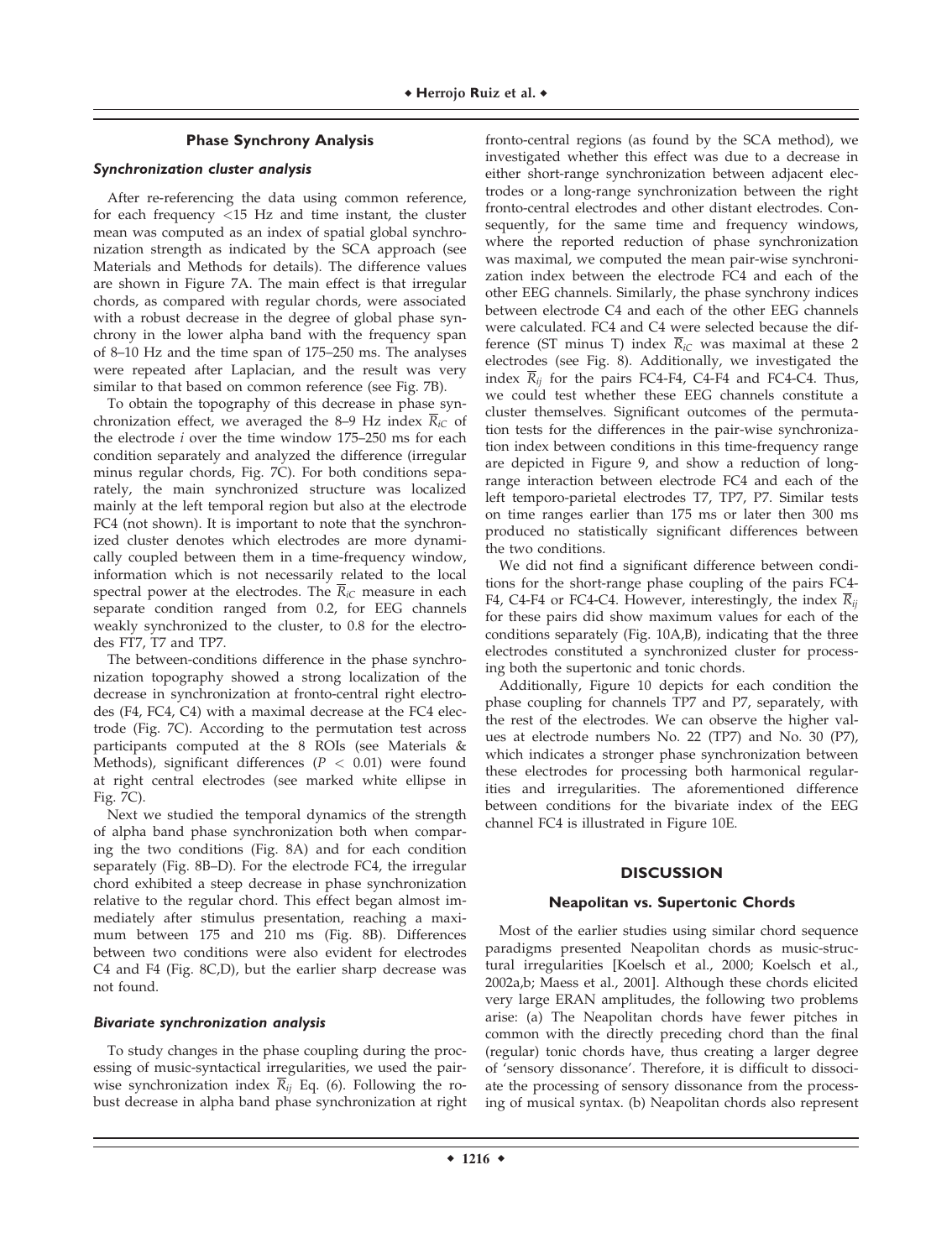

#### **Figure 5.**

Late gamma activity. Difference between conditions of the global spectral power averaged across trials in the band 30–50 Hz for common reference (**A**) and spline Laplacian (**B**). The white contours denote regions where the difference between the two conditions is significant at 0.01 and 0.05 levels according to the permutation test over subjects. (**C**) Topographical map of the 38–50 Hz spectral power averaged in the time window 500–550 ms for spline Laplacian. The decrease in induced gamma activity is maximal at frontal electrodes (FZ, AF8, F8, and F9) and at parietal electrodes (CPZ, TP8, P8, and P9).

Frequency deviants: Whereas the preceding chords were presented in the same tonal key, the Neapolitan chords introduced notes that did not occur in the preceding chords (in contrast to the notes of the regular tonic

chords). Thus, the processing of frequency deviance (neurally represented by a frequency MMN component) and the processing of musical syntax could have overlapped. For this reason, it is crucially important to minimize the acoustic differences between music-syntactically irregular and regular chords by taking into account various acoustical features. Consequently, we used supertonics as irregular chords, which are in-key chord functions, and have even higher pitch correlations with the preceding harmonic context than those of the regular/tonic chords. So, in short, the reported findings mainly reflect components of the brain responses which are specifically associated with processing syntax in music, because components due to acoustical differences were minimized.

#### **ERP Analysis: Anterior Frontal Negativity**

We reconfirmed the result of previous studies [Koelsch et al., 2000; Koelsch et al., 2002a,c], that processing of music-syntactically irregular chords relative to regular chords elicited an early right anterior negativity (ERAN).



**Figure 6.**

Late gamma activity. Induced spectral power in the 30–50 Hz band for spline Laplacian computed for the music-syntactically regular (**A**) and irregular (**B**) chords. The change relative to pre-stimulus levels in the time window between  $-100$  ms and  $-300$  ms was significant ( $P < 0.01$ ) only in the regular condition.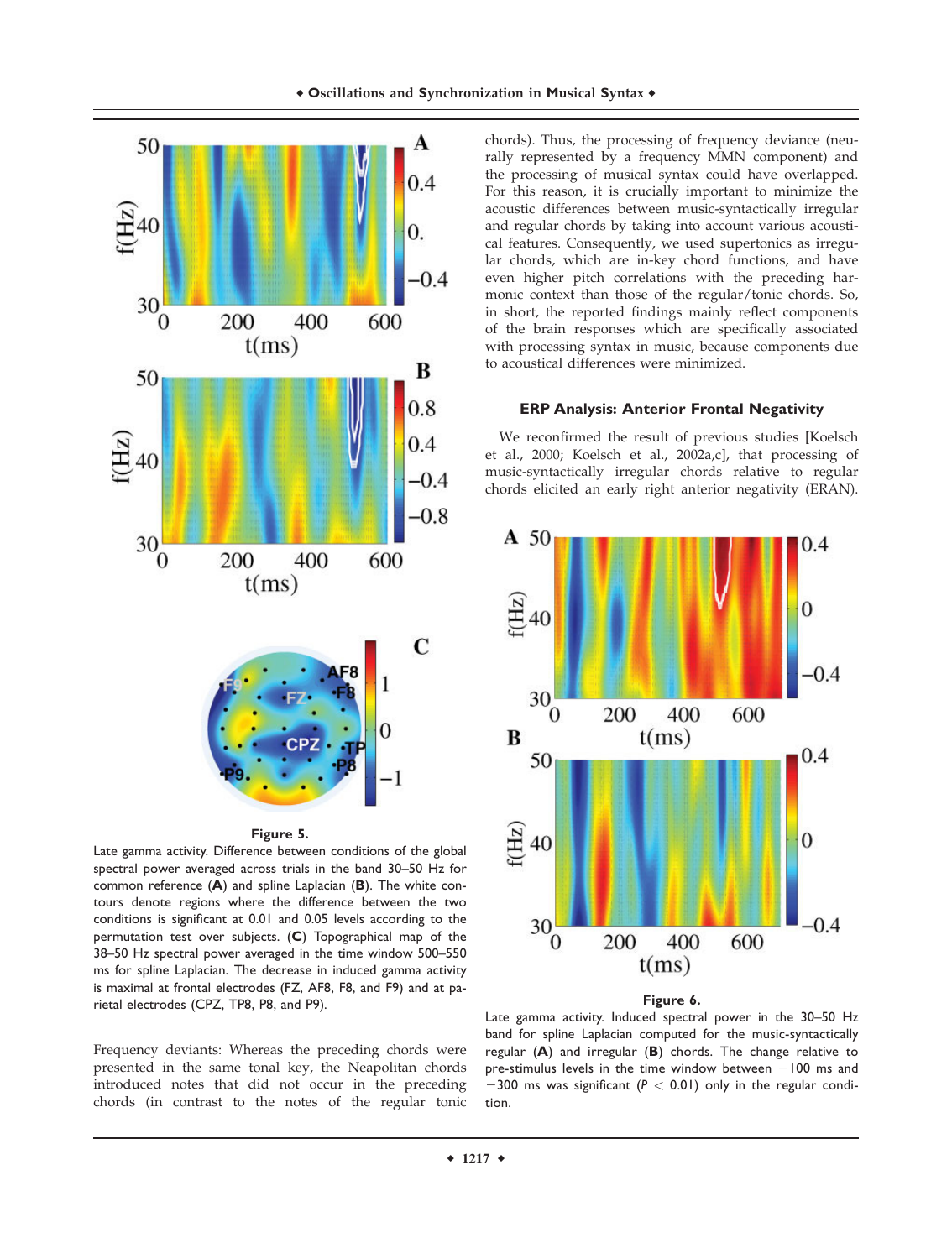



SCA. Time-frequency plot of the difference between supertonic condition and regular condition for the cluster strength, in the frequency range  $\langle 15 \text{ Hz}, (\textbf{A})$  using the mean of the mastoids behind the ears as reference and (**B**) after spherical spline Laplacian. (**C**) Topographical distribution of the difference between conditions of the synchronization strength between each electrode and cluster, obtained for 8 ROIs by averaging the 8–9 Hz index between 185 and 210 ms. A ROI-wise paired permutation test over subjects in each ROI was computed to detect the statistical differences between supertonic and tonic condition. The permutation test yielded significant differences (*P* < 0.01) at right central electrodes, the ROI which is indicated by the white ellipse.

This negativity was statistically significant in the time window from 160 to 220 ms and represented predominantly by frequencies below 8 Hz. The ERAN was more significant when the difference mean amplitude values were averaged over the ROIs at right fronto-central regions, but also clearly present in the left hemisphere. The ERAN component was assumed to reflect neural activity related to the processing of a harmonic expectancy violation [Koelsch et al., 2002a, 2005a; Tillmann et al., 2006]. Like earlier studies, the present data showed that the ERAN can be elicited under task-irrelevant conditions and also in nonmusicians, supporting the notion that listeners familiar with Western tonal music normally possess an implicit knowledge of music-syntactic regularities, even when not formally trained.

# **Spectral Power Analysis: Low Frequency Response**

We investigated whether this ERAN component was mainly generated by a decrease in the spectral content of slow (<8 Hz) evoked oscillations, total power, or both. Evoked oscillations have a fixed phase latency across trials relative to the stimulus onset, whereas total oscillatory activity refers to oscillations both phase-locked and nonphase-locked to the stimulus onset. Our results demonstrated that the delta and theta total spectral power increases were concurrent with a phase-alignment in the



#### **Figure 8.**

Temporal profiles of cluster synchronization. (**A**) Temporal evolution of the difference (supertonic vs. tonic) indices of synchronization strength between cluster and oscillator, computed for all electrodes. Additionally, the temporal profile of  $\overline{R}_{iC}$  for the supertonic (dotted) and tonic condition (line) is depicted for electrodes FC4 (**B**), C4 (**C**) and F4 (**D**). Contrary to the channels C4 and F4, the electrode FC4 elicits a steep decrease in the synchronization index for the irregular final chord.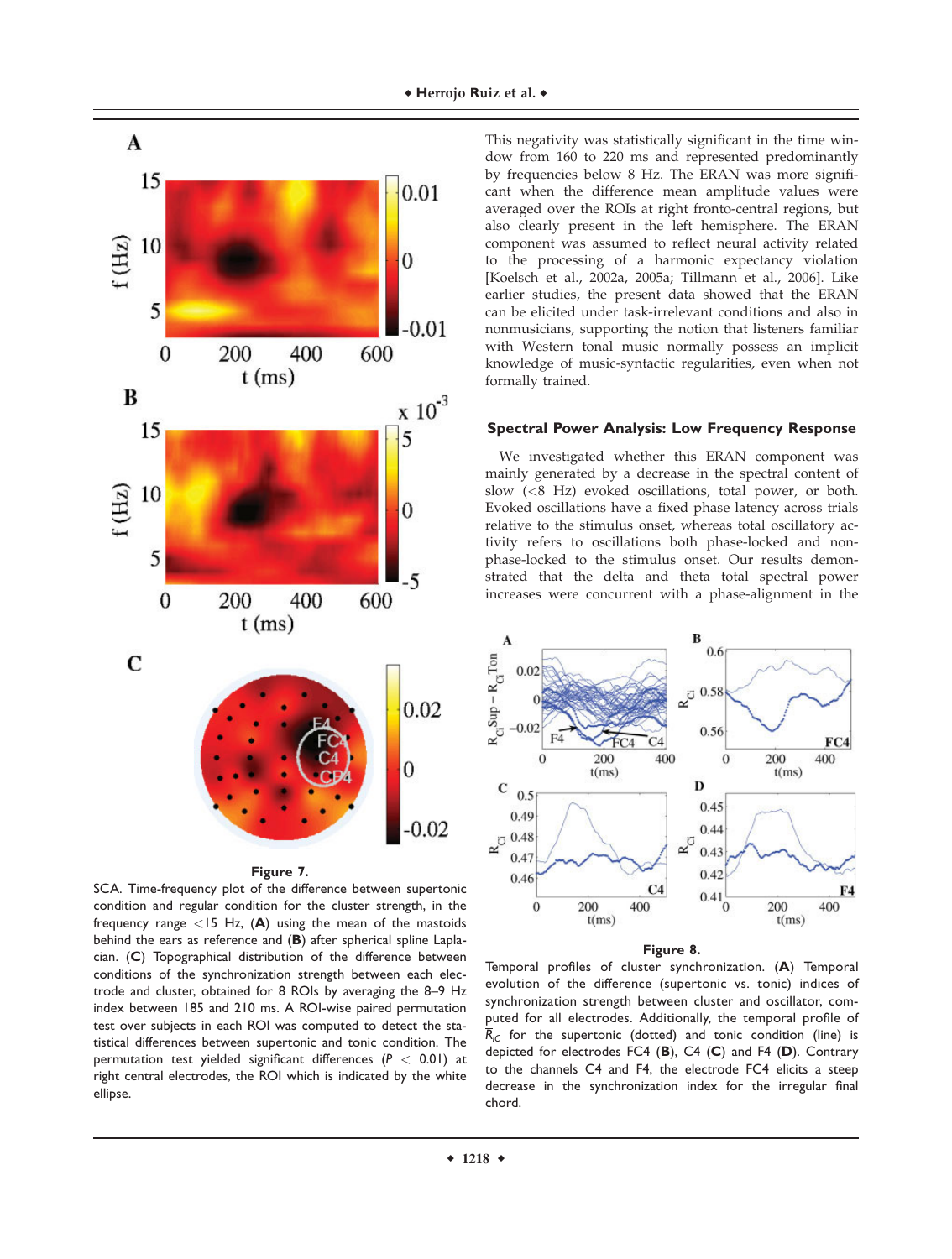



# **Figure 9.**

Bivariate synchronization analysis. Differences between conditions of the pair-wise synchronization index in the frequency band 8–9 Hz and time window 185–250 ms. Differences between electrode FC4 and the rest of electrodes significant at the level  $P < 0.01$ , according to a permutation test over subjects, are plotted by a dashed line. The test yielded three significant effects, namely a decrease in synchronization between channel FC4 and each of the left temporo-parietal electrodes T7, TP7 and P7.

delta and theta band, respectively, after the final chord onset, and these effects were weaker in irregular than in regular chords. However, only the changes in the evoked spectral power were significant. Fronto-central regions bilaterally were involved in significant poststimulus changes in delta frequency phase-locked oscillations, while all scalp areas selected exhibited poststimulus changes in the spectral power of theta band evoked oscillations. These findings support the arguments against a strict lateralization of music processing to the right hemisphere [Koelsch et al., 2002], and rather show that neural resources for syntactic processes are shared between the two hemispheres, in which inferior frontal regions play a major role [Tillmann et al., 2006]. The poststimulus increases in the theta phase-locked oscillations had a latency similar to that of the ERAN component ( $\sim$ 190 to 200 ms), whereas the effect in the delta band was delayed, indicating that the different poststimulus bursts of oscillations could be complementary but not identical. When studying differences between conditions, the delta band revealed an effect for both phaselocked and total spectral power at fronto-central regions bilaterally.

Several EEG studies have reported two mechanisms that contribute to the generation of ERPs: a phase-resetting of

the ongoing oscillatory activity and a neuronal response added to the ongoing oscillations [Basar, 1980; Brandt et al., 1991; Lopes da Silva, 1999; Makeig et al., 2002]. We consider that each model separately can only account for ERPs occurring in simple paradigms, involving basic sensory stimulus configurations, whereas for complex paradigms, such as in music processing, a contribution of both additive power and phase-resetting of oscillations is to be expected [Mazaheri and Jensen, 2006; Min et al., 2007]. Thus, our results can be interpreted within the framework of the current debate as an indication that both amplitude and phase-locking vary in response to stimulation [Herrmann et al., 2004b].

A previous study using oscillatory analysis in language comprehension paradigms has reported that grammatical violations lead to a higher degree of stimulus-evoked activity in the lower theta band than the grammatical conditions [Roehm et al., 2004]. This study claimed that an irresolvable conflict in language processing produces a reorganization in the sense of phase resetting. Rather, our results would indicate that it is the regular in-key chord, which may reorganize more coherently the spontaneous distribution of phase in the EEG and simultaneously elicit higher increases in the amplitude of the oscillations. Further investigations comparing specifically syntax processing in music and language should address this issue.

# **Spectral Power Analysis: High Frequency Gamma Response**

Early evoked gamma activity did not differ between the conditions, yet significant differences were found in the induced gamma oscillations at a later stage of processing (around 500–550 ms). The lack of significant differences in the initial processing stage was possibly due to the fact that both regular (tonic) and irregular (supertonic) chords were correct musical objects themselves that would provide a similar outcome after the initial acoustical feature extraction and binding processes. In major keys, the supertonic is the in-key chord built on the second scale tone, which implies that this chord function cannot be detected as irregular by the occurrence of out-of-key tones. Only after the integration of the initial processes of feature extraction with the working memory representing the previous musical context, the differences between the final chords would be apparent and the subsequent stage of harmonic integration would differ. This is nicely reflected by the differences in the induced gamma activity appearing at a later stage of processing, due to a significant increase in the gamma spectral power during regular chord processing and the absence of a similar increase in the gamma spectral power during irregular chord processing. Therefore, our results suggest that induced gamma responses reflect the integration of bottom-up and top-down processes, within the framework of the match-and-utilization model (MUM) of Herrmann et al. [2004a]. According to the MUM, the comparison of stimulus related information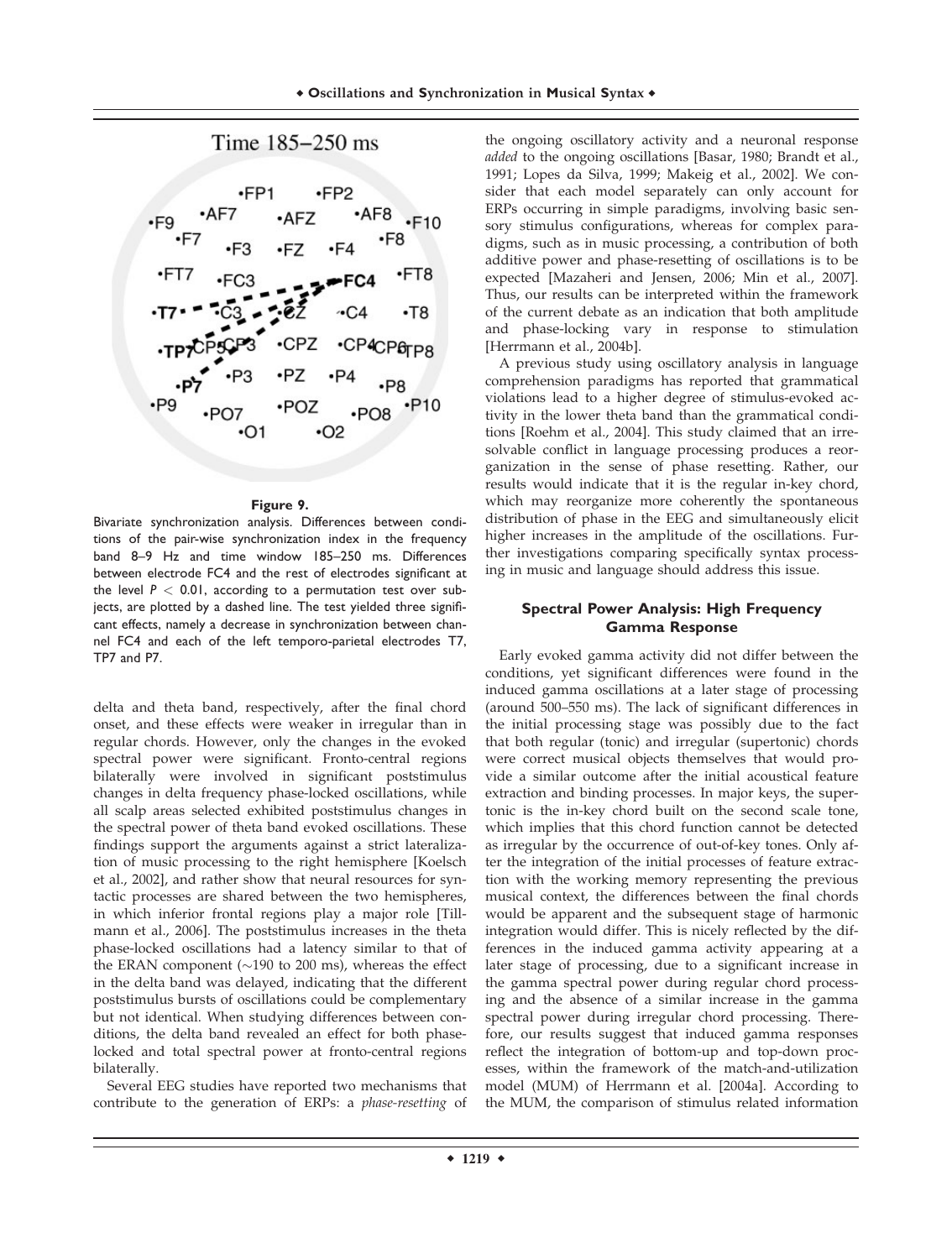

#### **Figure 10.**

Bivariate synchronization analysis. (**A**,**B**) Pair-wise synchronization index versus channel number (1–40) for electrodes F4 (No. 10), FC4 (No. 15) and C4 (No. 20) averaged in the frequency band 8–9 Hz and time window 185–250 ms, presented during processing regular (A) and irregular (B) chords. Note that the index R<sub>ii</sub> (phase coupling of en electrode with itself) is always 1. (**C**,**D**) Same but for electrodes TP7 (No. 22) and P7 (No. 30). Maximum values appear at these same channels, No. 22 and No. 30. (**E**) Difference (supertonic minus tonic) of the bivariate synchronization index for electrode FC4 (No. 15), showing decreases in the phase synchronization with electrode positions T7, TP7, and P7 (No. 17, 22, 30).

with the memory contents produces a "match" or "mismatch'' output, reflected in the early gamma band responses. This output can then be used for coordinating behavioral performance, for redirecting attention or for storage in memory. These ''utilization'' processes modulate the late gamma response. Similarly, in our context, after the processing of stimulus-related information and building up of a musical context, the comparison of these processes with long-term memory contents (such as abstract representations of music-syntactic regularities, possibly implemented at the right inferior frontal cortex) would lead to the different induced gamma activity. Consequently, these data also suggest that the harmonic integration requires the consolidation of bottom-up and top-down processes. We propose that the successful consolidation of these processes was manifested in the increase of induced gamma oscillations for the processing of regular chords. The irregular supertonic chords did not match so well with the harmonic long-term memory and, consequently, the gamma spectral power decreased. Our interpretation is further supported by Lentz et al. [2007], who recently demonstrated that matches of auditory patterns which are stored as representations in long-term memory are reflected in increased induced  $\gamma$ -band oscillations.

It is noteworthy to mention that the latency of this gamma effect (500–550 ms) is strongly reminiscent of the latency of the N5, an ERP which follows the ERAN in very similar paradigms [Koelsch et al., 2000, 2002a; Koelsch, 2005]. The N5 has been taken to reflect processes of harmonic integration: the final irregular chords are more difficult to integrate into the preceding harmonic context, and this increased processing demand may be reflected in the increased amplitude of the N5, similar to the N400 elicited by semantically incongruous words (Koelsch et al., 2000). This observation is coherent with the decrease of  $\gamma$ -band activity for the irregular chords relative to the regular chords in our study.

The spline Laplacian localized the induced gamma activity at the frontal (Fz, AF8, F8, and F9) and parietal (CPZ, TP8, P7, and P9) brain regions. This demonstrated the predominance of the prefrontal cortex in processing of musical syntax including the integration of final chord with the preceding harmonic context. The present data also showed an important role of temporo-parietal regions, which is consistent with previous data of activations in the supratemporal cortex (anterior and superior STG) reported in both fMRI and EEG studies [Koelsch and Friederici, 2003; Koelsch et al., 2002c, 2003, 2005b]. Previous studies implicated the parietal lobe in harmonic processing [Beisteiner et al., 1999] and in auditory working memory [Platel et al., 1997]. Here, we propose that the gamma oscillations that mediate the integration of top-down and bottom-up processes at later stages are elicited in regions responsible for auditory working memory and long-term memory processing. This proposal is also consistent with previous reports of activations in response to music-syntactic irregularities in both inferior parietal regions and regions along the inferior frontal sulcus, both of which are known to play a role in auditory working memory [Janata et al., 2002; Koelsch et al., 2005b]. Notwithstanding, fMRI activations and changes in  $\gamma$ -band activity do not always correlate positively, because an *increase* in regional cerebral blood flow detected by fMRI could concur with a *decrease* in the  $\gamma$ band activity. The former would be linked to an increased neural activity, but the latter would indicate that the local neural population is less synchronized.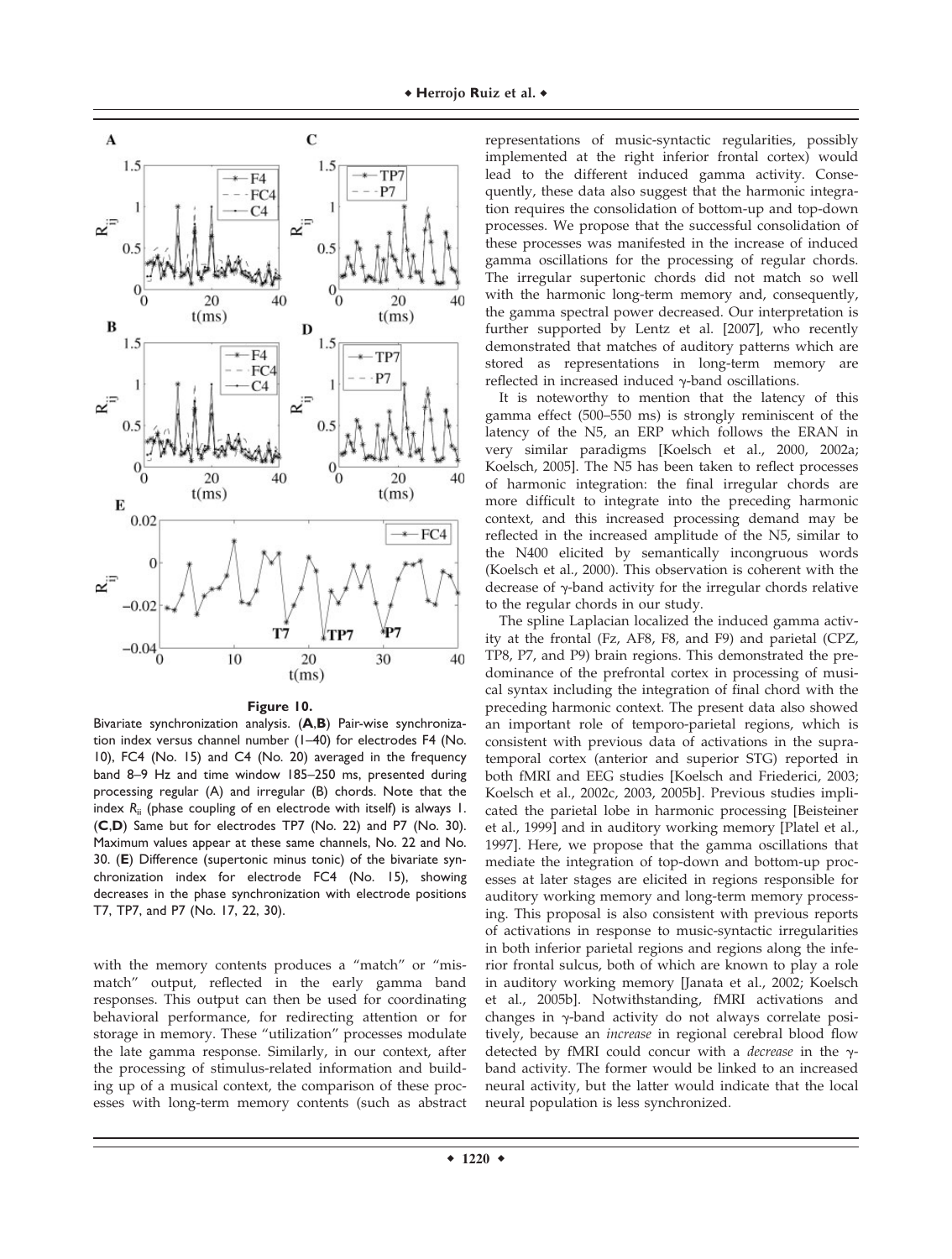Finally, there has been some debate on the possible relationship between the ERAN and the mismatch negativity (MMN). The MMN is a negative ERP component, which is elicited by deviant auditory stimuli in an otherwise repetitive auditory environment [Naatanen, 1992]. Both MMN and ERAN can be elicited in the absence of attention [Koelsch et al., 2001], while their amplitudes can be influenced by attentional demands [Loui et al., 2005; Woldorff et al., 1998]. These findings were based on traditional ERP averaging techniques which ignore the oscillatory content of the underlying neural response. Several studies have shown early oscillatory components of the MMN in the gamma band, particularly a decrease of stimulus-locked or evoked gamma activity onset [Fell et al., 1997], and a transient decrease in the induced gamma response [Bertrand et al., 1998]. In contrast to the MMN, oscillatory activity in the gamma band associated to the ERAN has not been reported previously. Here, the gamma band effect occurring at later processing stages (around 500–550 ms), presumably reflects primarily harmonic integration (i.e., topdown, rather than bottom-up processing). Thus, our data also reflect that the processing of irregular chord functions involves implicit knowledge about the complex regularities of major-minor tonal music [Koelsch et al., 2001], whereas MMN mainly involves processing related to sensory aspects of acoustic information (different assumptions might apply for abstract-feature MMNs [Paavilainen et al., 2001]).

# **Decrease in Long-Range Alpha Band Phase Synchronization**

The global decrease in phase synchronization in the lower alpha band (8–10 Hz) evoked by the syntactically irregular chords (relative to the regular chords) 185– 250 ms was primarily represented by the neural sources in right fronto-central and frontal electrode regions (FC4, C4 and F4). This decrease appeared to be due to a reduction of the phase coupling between these electrodes and other scalp regions. Using a bivariate synchronization index, we found that the phase locking between electrode FC4 and left temporo-parietal regions was significantly reduced during the similar time-frequency window. This characterized the decrease in the alpha band synchronization as a spatial long-range effect. Interestingly, the right fronto-central electrodes, where the reduction of phase synchronization was maximal, also elicited the strongest significant decrease in the spectral power of the local delta oscillations and the larger amplitude of the ERAN. In a related study on musical expectancy [Janata and Petsche, 1993], EEG parameters, such as amplitude and magnitudesquared-coherence in various frequency bands, change over right frontal regions for varying degrees of violations of musical expectancy.

The relevance of long-range alpha synchronization in paradigms of complex multiple integration has been recently reported [von Stein and Sarnthein, 2000; von Stein et al., 2000] based on the functional measure of coherence or synchrony. More specifically, in the first of the mentioned studies, perception of stimuli with varying behavioral significance was shown not to be only driven by bottom-up processes but also to be modified by internal constraints such as expectancy or behavioral aim. The neural correlates of the internal constraints were interaeral synchronization in the alpha (and theta) band. The hypothesized role of the alpha band in providing top-down control was explained as follows: alpha activity is present in the "idling" brain states (such as the activity in the visual cortex while closing the eyes). These brain states may thus reflect states without bottom-up input, and as such, the alpha rhythm may be an extreme case of top-down processing, which is modulated by purely internal mental activity (e.g. imaginary, thinking or planning) or by the degree of expectancy [Chatila et al., 1992]. The authors showed that top-down alpha and theta band cortical interactions are integrated with bottom-up  $\gamma$  band activity during the successful processing of stimuli that are associated with behavioral relevance. This view of the alpha band is compatible with our results, showing that after the initial processing of the musical stimuli, the violation of the harmonic expectations was reflected in the top-down mechanism. Notice that the role of interaeral phase coupling in the alpha band does not require lack of bottom-up processes, rather it may be just a second stage of processing, once the bottom-up interactions have taken place and the internal constraints dominate the modulation of the brain responses.

Further increases in between-regions coherences in the alpha band have been found in studies on mental imagery and mental performance of music [Petsche et al., 1997] and have also been claimed to be critically important for maintaining spontaneous functioning of the healthy brain [Bhattacharya, 2001]. These findings support the role of the alpha band in providing top-down control, by mediating the integration from multiple cortical areas which are activated during the task.

Our results indicate that the violation of musical expectancy was reflected in the electrical brain responses as a decrease in long-range alpha phase coupling due to topdown processing. The integration of the multiple cortical areas responsible for the early processing stages (such as the left temporo-parietal brain regions) with higher areas (mainly the inferior frontal gyrus), where the relation between a chord function and the previous context is presumably established, was weaker for the supertonic chord relative to the regular chord because it deviates from the stored harmonic expectations.

Similar evidence for the interplay between right auditory and prefrontal cortex has been described for an MMN paradigm [Doeller et al., 2003]. Several studies support that many aspects of melodic processing rely on both superior temporal and frontal cortices. More specifically, functional imaging studies indicate that areas of the auditory cortex within the right superior temporal gyrus are involved in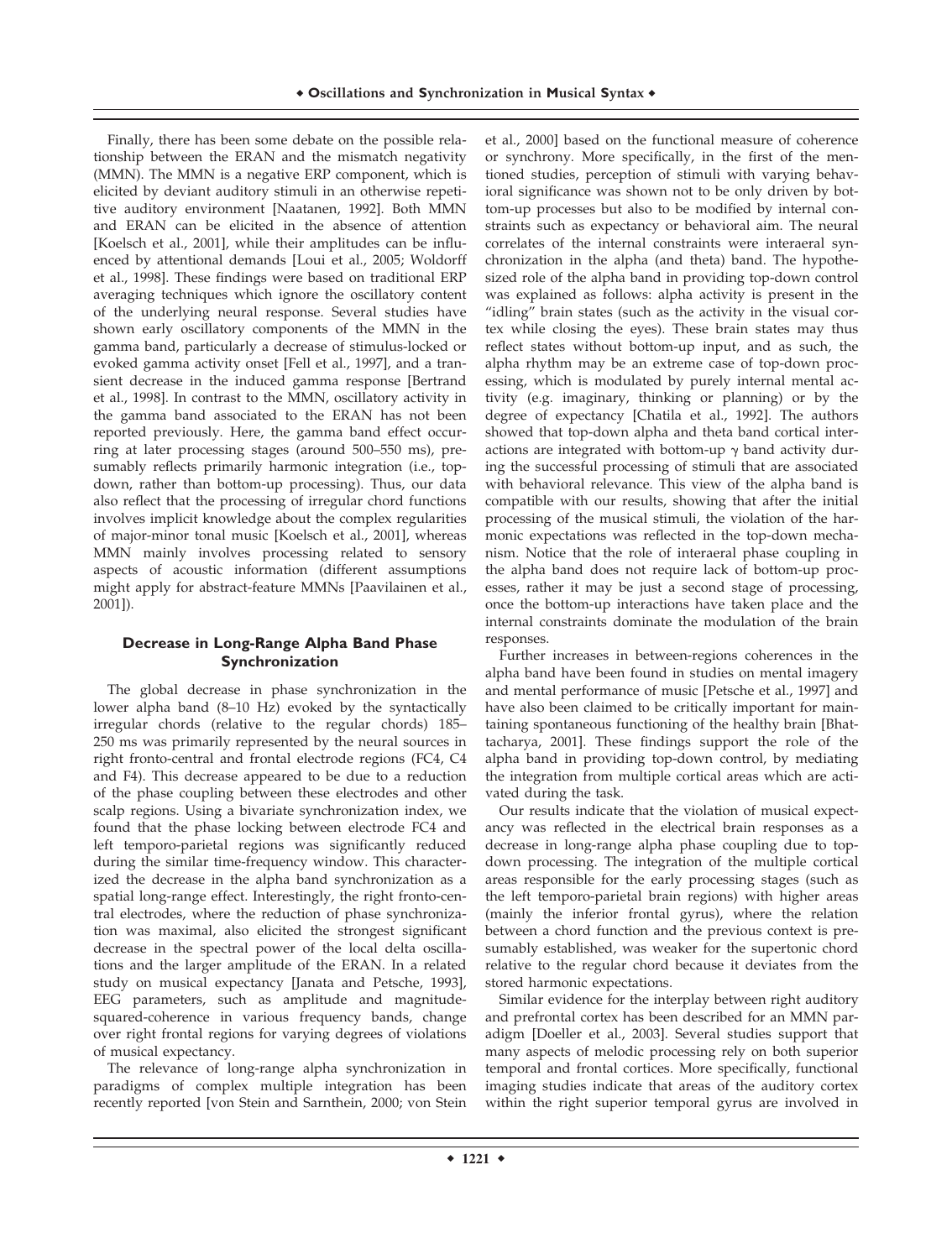the processing of pitch and timbre [Zatorre, 1988; Zatorre and Samson, 1991], and that working memory for pitch entails interaction between temporal and frontal cortices [Zatorre et al., 1994]. Hyde et al. [2006] found, in the brains of individuals with amusia (tone deafness), white matter changes in the right IFG area (BA 47) as correlates of a musical pitch processing, which was interpreted as an anomalous connectivity between frontal and auditory cortical areas. A PET study [Blood et al., 1999] reported positive correlations of activity in orbitofrontal and bilateral frontopolar cortex with increasing dissonance, and the predominance of inferior frontal areas has been further demonstrated in an fMRI study investigating musical syntax processing where activation of this region increased for strong musical expectancy violations [Tillmann et al., 2003], but also for more subtle harmonic irregularities [Tillmann et al., 2006]. A recent extensive review of musical disorders provides further evidence for the interaction of frontal and temporal brain regions [Stewart et al., 2006]. More specifically, the left posterior planum temporale has been reported to be involved in the processing and primary storage of various complex sound patterns [Griffiths and Warren, 2002] and to play a role in bridging the external auditory information with further judgment [Saito et al., 2006].

Overall the phase synchronization analysis provided the first evidence for a role of the integration between the right inferior frontal cortex and left temporo-parietal regions in processing structural relations in music. Once the early stages of acoustic feature extraction and auditory sensory memory are completed, this information together with the auditory Gestalts and analysis of intervals would have to be implemented in the working memory. Here, we suggest that the decoupling between left temporo-parietal and right anterior regions for the harmonically incorrect chords reflected the mismatch between the working memory contents, which could lie in the left temporo-parietal regions, and the long-term memory contents (abstract model of harmonic regularities), perhaps stored in the prefrontal cortex. Nevertheless, future experiments should further elucidate the generality of this mechanism in syntactic processing of music.

In summary, the interesting outcome of our study was that different neural processes, which were distributed across the brain, complemented each other in order to perceive the harmonic structure of music. Different scales of cortical integration, ranging from local delta, theta and gamma oscillations, to long-range alpha phase synchronization, were here demonstrated to mediate the processing of syntax in music and, as a result of their interplay, to contribute to the emergence of a ''unified cognitive moment'' [Varela et al., 2001].

# **ACKNOWLEDGMENTS**

The authors were thankful to Carsten Allefeld for providing the source code of SCA and for useful discussions and valuable comments.

#### **REFERENCES**

- Allefeld C (2004): Phase Synchronization Analysis of Event-related Brain Potentials in Language Processing. PhD Thesis, University of Potsdam.
- Allefeld C, Kurths J (2004): An approach to multivariate phase synchronization analysis and its application to event-related potentials. Int J Bifurcat Chaos 14:417–426.
- Allefeld C, Frisch S, Schlesewsky M (2005): Detection of early cognitive processing by event-related phase synchronization analysis. Neuroreport 16:13–16.
- Allefeld C, Müller M, Kurths J (2007): Eigenvalue decomposition as a generalized synchronization cluster analysis. Int J Bifurcat Chaos Appl Sci Eng 17:3493–3497.
- Basar E (1980): EEG-Brain Dynamics: Relation Between EEG and Brain Evoked Potentials. New York: Elsevier. 375–391 p.
- Basar E, Basar-Eroglu C, Karakas S, Schurmann M (2001): Gamma, alpha, delta, and theta oscillations govern cognitive processes. Int J Psychophysiol 39:241–248.
- Beisteiner R, Erdler M, Mayer D, Gartus A, Edward V, Kaindl T, Golaszewski S, Lindinger G, Deecke L (1999): A marker for differentiation of capabilities for processing of musical harmonies as detected by magnetoencephalography in musicians. Neurosci Lett 277:37–40.
- Bertrand O, Tallon-Baudry C, Giard MH, Pernier J (1998): Auditory-induced 40-Hz activity during a frequency discrimination task. Neuroimage 7:S370.
- Bhattacharya J (2001): Reduced degree of long-range phase synchrony in pathological human brain. Acta Neurobiol Exp 61:309–318.
- Blood AJ, Zatorre RJ, Bermudez P, Evans AC (1999): Emotional responses to pleasant and unpleasant music correlate with activity in paralimbic brain regions. Nat Neurosci 2:382– 387.
- Brandt ME, Jansen BH, Carbonari JP (1991): Pre-stimulus spectral EEG patterns and the visual evoked response. Electroencephalogr Clin Neurophysiol 80:16–20.
- Bressler SL (1995): Large-scale cortical networks and cognition. Brain Res Rev 20:288–304.
- Bressler SL, Kelso JAS (2001): Cortical coordination dynamics and cognition. Trends Cogn Sci 5:26–36.
- Brovelli A, Ding M, Ledberg A, Chen Y, Nakamura R, Bressler SL (2004): Beta oscillations in a large-scale sensorimotor cortical network: directional influences revealed by Granger causality. Proc Natl Acad Sci USA 101:9849–9854.
- Chatila M, Milleret C, Buser P, Rougeul A (1992): 10 Hz ''alphalike'' rhythm in the visual cortex of the waking cat. Electroencephal Clin Neurophysiol 83:217–222.
- Dehaene S, Cohen L (1995): Towards an anatomical and functional model of number processing. Math Cogn 1:83–120.
- Delorme A, Makeig S (2004): EEGLAB: An open source toolbox for analysis of single-trial EEG dynamics including independent component analysis. J Neurosci Meth 134:9–21.
- Doeller CF, Opitz B, Mecklinger A, Krick C, Reith W, Schroger E (2003): Prefrontal cortex involvement in preattentive auditory deviance detection: Neuroimaging and electrophysiological evidence. Neuroimage 20:1270–1282.
- Doppelmayr MM, Klimesch W, Pachinger T, Ripper B (1998): The functional significance of absolute power with respect to event-related desynchronization. Brain Topogr 11:133– 140.
- Eckstein K, Friederici AD (2006): It's early: Event-related potential evidence for initial interaction of syntax and prosody in speech comprehension. J Cogn Neurosci 18:1696–1711.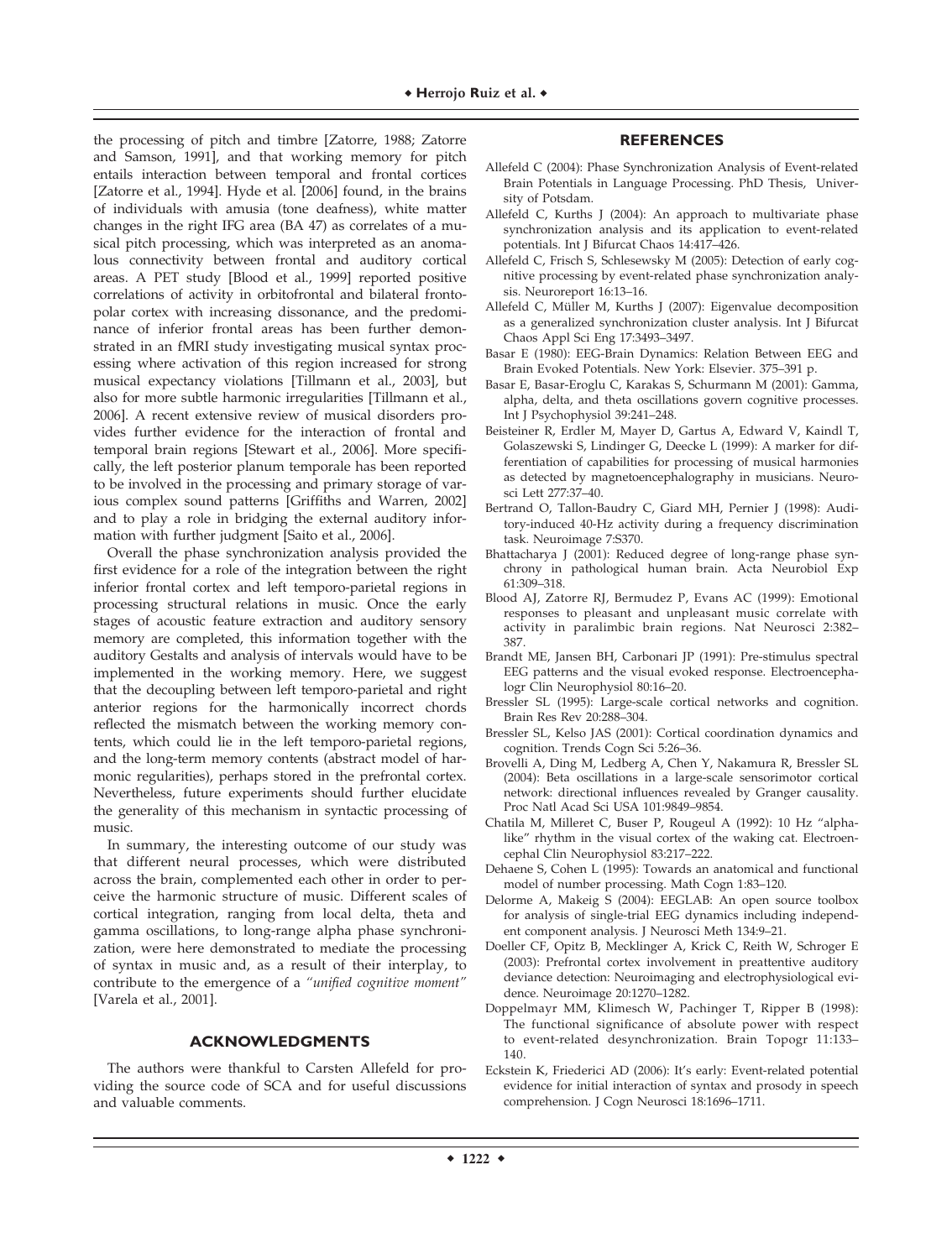- Engel AK, Singer W (2001): Temporal binding and the neural correlates of sensory awareness. Trend Cogn Sci 5:16–25.
- Engel AK, Fries P, Singer W (2001): Dynamic predictions: Oscillations and synchrony in top-down processing. Nat Rev Neurosci 2:704–716.
- Fein G, Raz J, Brown FF, Merrin EL (1988): Common reference coherence data are confounded by power and phase effects. Electroencephalogr Clin Neurophysiol 69:581–584.
- Fell J, Hinrichs H, Roschke J (1997): Time course of human 40 Hz EEC activity accompanying P3 responses in an auditory oddball task. Neurosci Lett 235:121–124.
- Friederici AD (2001): Syntactic, prosodic, and semantic processes in the brain: Evidence from event-related neuroimaging. J Psycholinguist Res 30:237–250.
- Friederici AD (2002): Towards a neural basis of auditory sentence processing. Trends Cogn Sci 6:78–84.
- Friederici AD, Hahne A, Mecklinger A (1996): Temporal structure of syntactic parsing: Early and late event-related brain potential effects. J Exp Psychol Learn Mem Cogn 22:1219–1248.
- Friston KJ (2001): Brain function, nonlinear coupling, and neuronal transients. Neuroscientist 7:406–418.
- Galambos R (1992): A comparison of certain gamma band (40 Hz) brain rhythm in cat and man. In: Basar E, Bullock TH, editors. Induced Rhythms in the Brain. Boston: Birkhäuser. p 201-216.
- Good P (1994): Permutation Tests: A Practical Guide to Resampling Methods for Testing Hypothesis. New York: Springer.
- Good P (2005): Permutation, Parametric, and Bootstrap Tests of Hypotheses. New York: Springer Verlag.
- Griffiths TD, Warren JD (2002): The planum temporale as a computational hub. Trends Neurosci 25:348–353.
- Grossman A, Kronland-Martinet R, Morlet J (1989): Reading and understanding continuous wavelet transforms. In: Combes JM, Groomsman A,Tchamitchian P, editors. Wavelets, Time-frequency Methods, and Phase Space. Berlin: Springer-Verlag. p 2–20.
- Guevara R, Velazquez JL, Nenadovic V, Wennberg R, Senjanovic G, Dominguez LG (2005): Phase synchronization measurements using electroencephalographic recordings: What can we really say about neuronal synchrony? Neuroinformatics 3:301–314.
- Gunter TC, Friederici AD, Hahne A (1999): Brain responses during sentence reading: Visual input affects central processes. Neuroreport 10:3175–3178.
- Hahne A, Friederici AD (1999): Electrophysiological evidence for two steps in syntactic analysis. Early automatic and late controlled processes. J Cogn Neurosci 11:194–205.
- Herrmann CS, Munk MH, Engel AK (2004a): Cognitive functions of gamma-band activity: Memory match and utilization. Trends Cogn Sci 8:347–355.
- Herrmann CS, Senkowski D, Rottger S (2004b): Phase-locking and amplitude modulations of EEG alpha: Two measures reflect different cognitive processes in a working memory task. Exp Psychol 51:311–318.
- Hurtado JM, Rubchinsky LL, Sigvardt KA (2004): Statistical method for detection of phase-locking episodes in neural oscillations. J Neurophysiol 91:1883–1898.
- Hyde KL, Zatorre RJ, Griffiths TD, Lerch JP, Peretz I (2006): Morphometry of the amusic brain: A two-site study. Brain 129: 2562–2570.
- Janata P, Petsche H (1993): Spectral analysis of the EEG as a tool for evaluating expectancy violations of musical contexts. Music Percept 10:281–304.
- Janata P, Tillmann B, Bharucha JJ (2002): Listening to polyphonic music recruits domain-general attention and working memory circuits. Cogn Affect Behav Neurosci 2:121–140.
- Kahana MJ (2006): The cognitive correlates of human brain oscillations. J Neurosci 26:1669–1672.
- Koelsch S (2005): Neural substrates of processing syntax and semantics in music. Curr Opin Neurobiol 15:207–212.
- Koelsch S, Friederici AD (2003): Toward the neural basis of processing structure in music. Comparative results of different neurophysiological investigation methods. Ann N Y Acad Sci 999:15–28.
- Koelsch S, Jentschke S (2008): Short-term effects of processing musical syntax: An ERP study. Brain Res (in press).
- Koelsch S, Siebel WA (2005): Towards a neural basis of music perception. Trends Cogn Sci 9, 578–584.
- Koelsch S, Gunter T, Friederici AD, Schroger E (2000): Brain indices of music processing: ''Non-musicians'' are musical. J Cogn Neurosci 12:520–541.
- Koelsch S, Gunter TC, Schroger E, Tervaniemi M, Sammler D, Friederici AD (2001): Differentiating ERAN and MMN: An ERP study. Neuroreport 12:1385–1389.
- Koelsch S, Schroger E, Gunter TC (2002a): Music matters: Preattentive musicality of the human brain. Psychophysiology 39:38–48.
- Koelsch S, Schmidt BH, Kansok J (2002b): Effects of musical expertise on the early right anterior negativity: An event-related brain potential study. Psychophysiology 39:657–663.
- Koelsch S, Gunter TC, von Cramon DY, Zysset S, Lohmann G, Friederici AD (2002c): Bach speaks: A cortical ''language-network'' serves the processing of music. Neuroimage 17:956–966.
- Koelsch S, Gunter T, Schroger E, Friederici AD (2003): Processing tonal modulations: An ERP study. J Cogn Neurosci 15:1149– 1159.
- Koelsch S, Gunter TC, Wittfoth M, Sammler D (2005a): Interaction between syntax processing in language and in music: An ERP Study. J Cogn Neurosci 17:1565–1577.
- Koelsch S, Fritz T, Schulze K, Alsop D, Schlaug G (2005b): Adults and children processing music: An fMRI study. Neuroimage 25:1068–1076.
- Koelsch S, Jentschke S, Sammler D, Mietchen D (2007): Untangling syntactic and sensory processing: An ERP study of music perception. Psychophysiology 44:476–490.
- Krumhansl CL (1997): An exploratory study of musical emotions and psychophysiology. Can J Exp Psychol 51:336–353.
- Krumhansl CL, Toiviainen P (2001): Tonal cognition. In: Zatorre R, Peretz I, editors. Biological Foundations of Music. New York: New York Academy of Sciences. p 77–91.
- Lachaux JP, Rodriguez E, Martinerie J, Varela FJ (1999): Measuring phase synchrony in brain signals. Human Brain Mapp 8:194–208.
- Lenz D, Schadow J, Thaerig S, Busch NA, Herrmann CS (2007): What's that sound? Matches with auditory long-term memory induce gamma activity in human EEG. Int J Psychophysiol 5:31–38.
- Le Van Quyen M, Bragin A (2007): Analysis of dynamic brain oscillations: Methodological advances. Trends Neurosci 30:365– 373.
- Lopes da Silva FH (1999): Event-related potentials: Methodology and quantification. In: Niedermeyer E, Lopes da Silva FH, editors. Electroencephalography: Basic Principles, Clinical Applications, and Related Fields. Baltimore: Williams & Wilkins. p 947–957.
- Loui P, Grent-'t-Jong T, Torepy D, Woldorff M (2005): Effects of attention on the neural processing of harmonic syntax in Western music. Cognit Brain Res 25:678–687.
- Maess B, Koelsch S, Gunter TC, Friederici AD (2001): Musical syntax is processed in Broca's area: An MEG study. Nat Neurosci 4:540–545.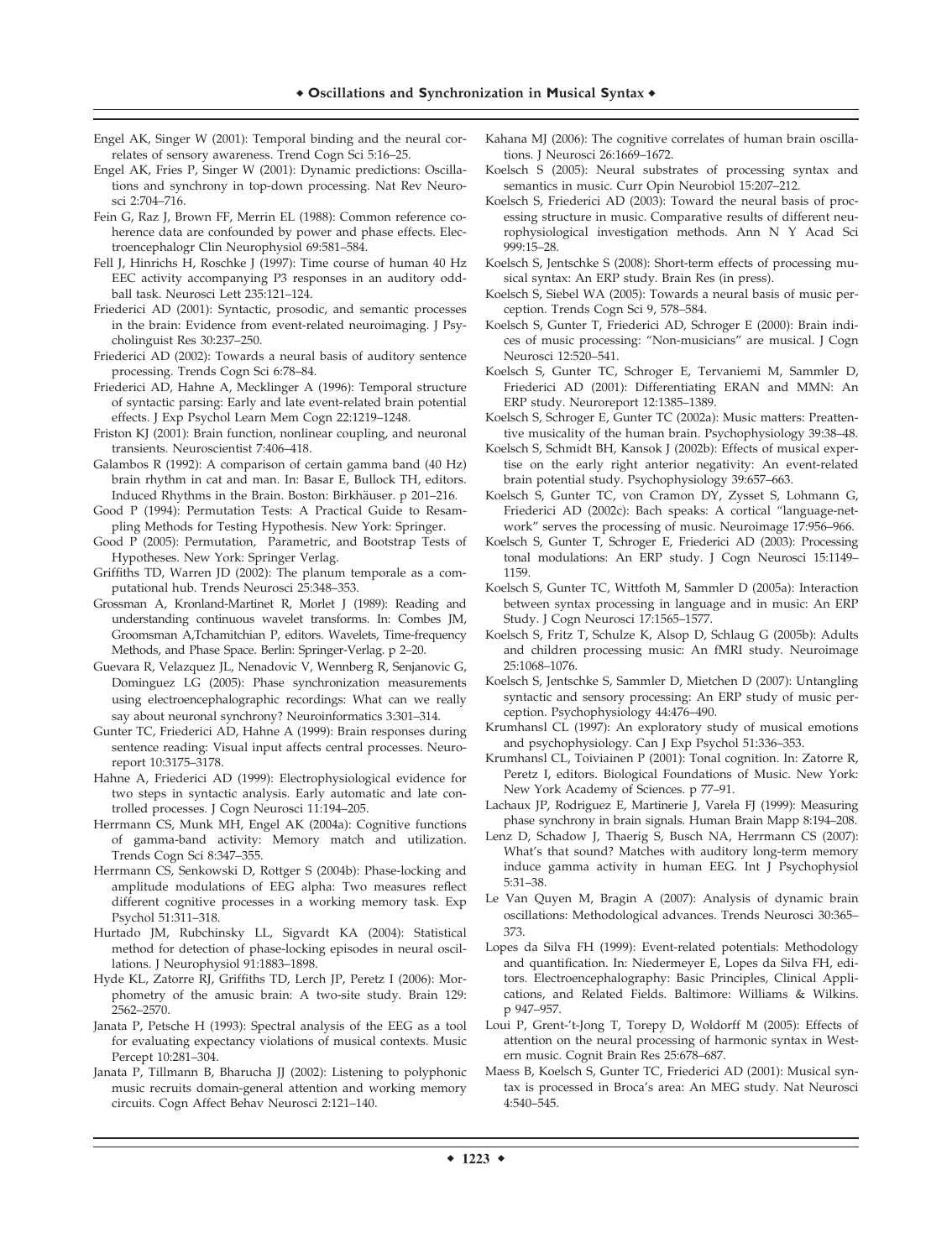- Makeig S, Westerfield M, Jung TP, Enghoff S, Townsend J, Courchesne E, Sejnowski TJ (2002): Dynamic brain sources of visual evoked responses. Science 295:690–694.
- Mallat S (1999): A Wavelet Tour of Signal Processing. San Diego: Academic Press.
- Mardia KV (1972): Statistics of Directional Data. London: Academic Press.
- Martens G, de Meyer H, de Baets B, Leman M, Lesaffre M, Martens JP (2005): Tree-based versus distance-based key recognition in musical audio. Soft Comput 9:565–574.
- Martin-Loeches M, Casado P, Gonzalo R, de Heras L, Fernandez-Frias C (2006): Brain potentials to mathematical syntax problems. Psychophysiology 43:579–591.
- Mazaheri A, Jensen O (2006): Posterior alpha activity is not phasereset by visual stimuli. Proc Natl Acad Sci USA 103:2948–2952.
- Meyer LB (1956): Emotion and Meaning in Music. Chicago: University of Chicago Press.
- Min BK, Busch NA, Debener S, Kranczioch C, Hanslmayr S, Engel AK, Herrmann CS (2007): The best of both worlds: Phase-reset of human EEG alpha activity and additive power contribute to ERP generation. Int J Psychophysiol (in press).
- Naatanen R (1992): Attention and Brain Function. Hillsdale, New Jersey: Lawrence Erlbaum Associates Inc.
- Nunez P (1995): Neocortical dynamics and human EEG rhythms. New York: Oxford University Press.
- Nunez PL, Srinivasan R, Westdorp AF, Wijesinghe RS, Tucker DM, Silberstein RB, Cadusch PJ (1997): EEG coherency. I. Statistics, reference electrode, volume conduction, Laplacians, cortical imaging, and interpretation at multiple scales. Electroencephalogr Clin Neurophysiol 103:499–515.
- Nunez PL, Silberstein RB, Shi Z, Carpenter MR, Srinivasan R, Tucker DM, Doran SM, Cadusch PJ, Wijesinghe RS (1999): EEG coherency II: experimental comparisons of multiple measures. Clin Neurophysiol 110:469–486.
- Paavilainen P, Simola J, Jaramillo M, Naatanen R, Winkler I (2001): Preattentive extraction of abstract feature conjunctions from auditory stimulation as reflected by the mismatch negativity (MMN). Psychophysiology 38:359–365.
- Palolahti M, Leino S, Jokela M, Kopra K, Paavilainen P (2005): Event-related potentials suggest early interaction between syntax and semantics during on-line sentence comprehension. Neurosci Lett 384:222–227.
- Patel AD (2003): Language, music, syntax and the brain. Nat Neurosci 6:674–681.
- Patel AD, Gibson E, Ratner J, Besson M, Holcomb PJ (1998): Processing syntactic relations in language and music: An eventrelated potential study. J Cognit Neurosci 10:717–733.
- Pereda E, Quiroga RQ, Bhattacharya J (2005): Nonlinear multivariate analysis of neurophysiological signals. Prog Neurobiol 77:1–37.
- Pernier J, Perrin F, Bertrand O (1988): Scalp current density fields: Concept and properties. Electroencephalogr Clin Neurophysiol 69:385–389.
- Perrin F, Pernier J, Bertrand O, Echallier JF (1989): Spherical splines for scalp potential and current density mapping. Electroencephalogr Clin Neurophysiol 72:184–187.
- Perrin F, Pernier J, Bertrand O, Giard MH, Echallier JF (1987): Mapping of scalp potentials by surface spline interpolation. Electroencephalogr Clin Neurophysiol 66:75–81.
- Petsche H, Kaplan S, vonStein A, Filz O (1997): The possible meaning of the upper and lower alpha frequency ranges for cognitive and creative tasks. Int J Psychophysiol 26: 77–97.
- Platel H, Price C, Baron JC, Wise R, Lambert J, Frackowiak RSJ, Lechevalier B, Eustache F (1997): The structural components of music perception—A functional anatomical study. Brain 120: 229–243.
- Pulvermuller F, Birbaumer N, Lutzenberger W, Mohr B (1997): High-frequency brain activity: Its possible role in attention, perception and language processing. Prog Neurobiol 52:427–445.
- Rizzuto DS, Madsen JR, Bromfield EB, Schulze-Bonhage A, Seelig D, Aschenbrenner-Scheibe R, Kahana MJ (2003): Reset of human neocortical oscillations during a working memory task. Proc Natl Acad Sci USA 100:7931–7936.
- Rodriguez E, George N, Lachaux JP, Martinerie J, Renault B, Varela FJ (1999): Perception's shadow: Long-distance synchronization of human brain activity. Nature 397:430–433.
- Roehm D, Schlesewsky M, Bornkessel I, Frisch S and Haider H (2004): Fractionating language comprehension via frequency characteristics of the human EEG. NeuroReport 15:409–412.
- Saito Y, Ishii K, Yagi K, Tatsumi IF, Mizusawa H (2006): Cerebral networks for spontaneous and synchronized singing and speaking. NeuroReport 17:1893–1897.
- Schack B, Chen AC, Mescha S, Witte H (1999): Instantaneous EEG coherence analysis during the Stroop task. Clin Neurophysiol 110:1410–1426.
- Schiff SJ (2005): Dangerous phase. Neuroinformatics 3:315–318.
- Schönberg A (1969): Structural functions of harmony. New York: Norton.
- Singer W (1999): Neuronal synchrony: A versatile code for the definition of relations? Neuron 24:49–65.
- Srinivasan R, Nunez PL, Silberstein RB (1998): Spatial filtering and neocortical dynamics: Estimates of EEG coherence. IEEE Trans Biomed Eng 45:814–826.
- Stam CJ, Nolte G, Daffertshofer A (2007): Phase lag index: Assessment of functional connectivity from multi channel EEG and MEG with diminished bias from common sources. Hum Brain Mapp 28:1178–1193.
- Stewart L, von Kriegstein K, Warren JD, Griffiths TD (2006): Music and the brain: Disorders of musical listening. Brain 129:2533– 2553.
- Tallon-Baudry C, Bertrand O (1999): Oscillatory gamma activity in humans and its role in object representation. Trends Cogn Sci 3:151–162.
- Tallon-Baudry C, Bertrand O, Delpuech C, Permier J (1997): Oscillatory gamma-band (30–70 Hz) activity induced by a visual search task in humans. J Neurosci 17:722–734.
- Tass P, Rosenblum MG, Weule J, Kurths J, Pikovsky A, Volkmann J, Schnitzler A, Freund HJ (1998): Detection of n : m phase locking from noisy data: Application to magnetoencephalography. Phys Rev Lett 81:3291–3294.
- Tillmann B, Bharucha JJ, Bigand E (2000): Implicit learning of tonality: A self-organizing approach. Psychol Rev 107:885–913.
- Tillmann B, Janata P, Bharucha JJ (2003): Activation of the inferior frontal cortex in musical priming. Ann N Y Acad Sci 999:209– 211.
- Tillmann B, Koelsch S, Escoffier N, Bigand E, Lalitte P, Friederici AD, von Cramon DY (2006): Cognitive priming and instrumental music: Activation of inferior fronztal cortex. Neuroimage 31:1771–1782.
- Troendle JF (1995): A stepwise resampling method of multiple hypothesis testing. J Am Stat Assoc 90:370–378.
- Trujillo LT, Peterson MA, Kaszniak AW, Allen JJ (2005): EEG phase synchrony differences across visual perception conditions may depend on recording and analysis methods. Clin Neurophysiol 116:172–189.